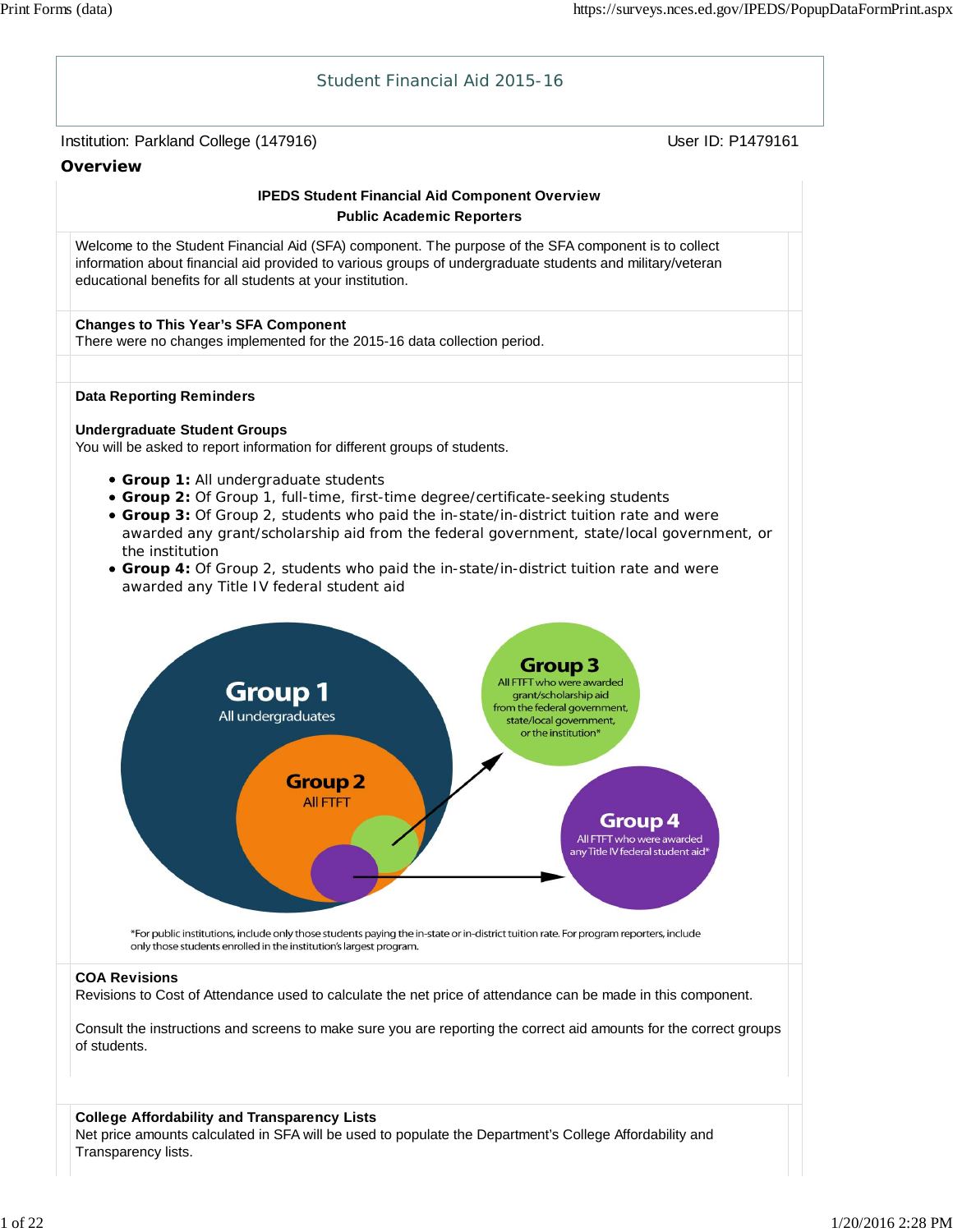# **Interactive Edits and Error Messages**

SFA contains interactive edits that will check for blank fields, invalid values, or values that fall outside expected ranges. Some error messages will require you to confirm or explain the values that you entered. Some error messages are fatal and will require you to contact the IPEDS Help Desk at 1-877-225-2568 for resolution.

#### **Context Boxes**

You will find optional text boxes throughout SFA. Context boxes allow you to provide more information about the data you enter. Some of these context boxes may be made available to the public on College Navigator, so make sure that the information you enter can be understood easily by students, parents, and the general public.

# **Resources**

To download the survey materials for this component: Survey Materials

To access your prior year data submission for this component: Reported Data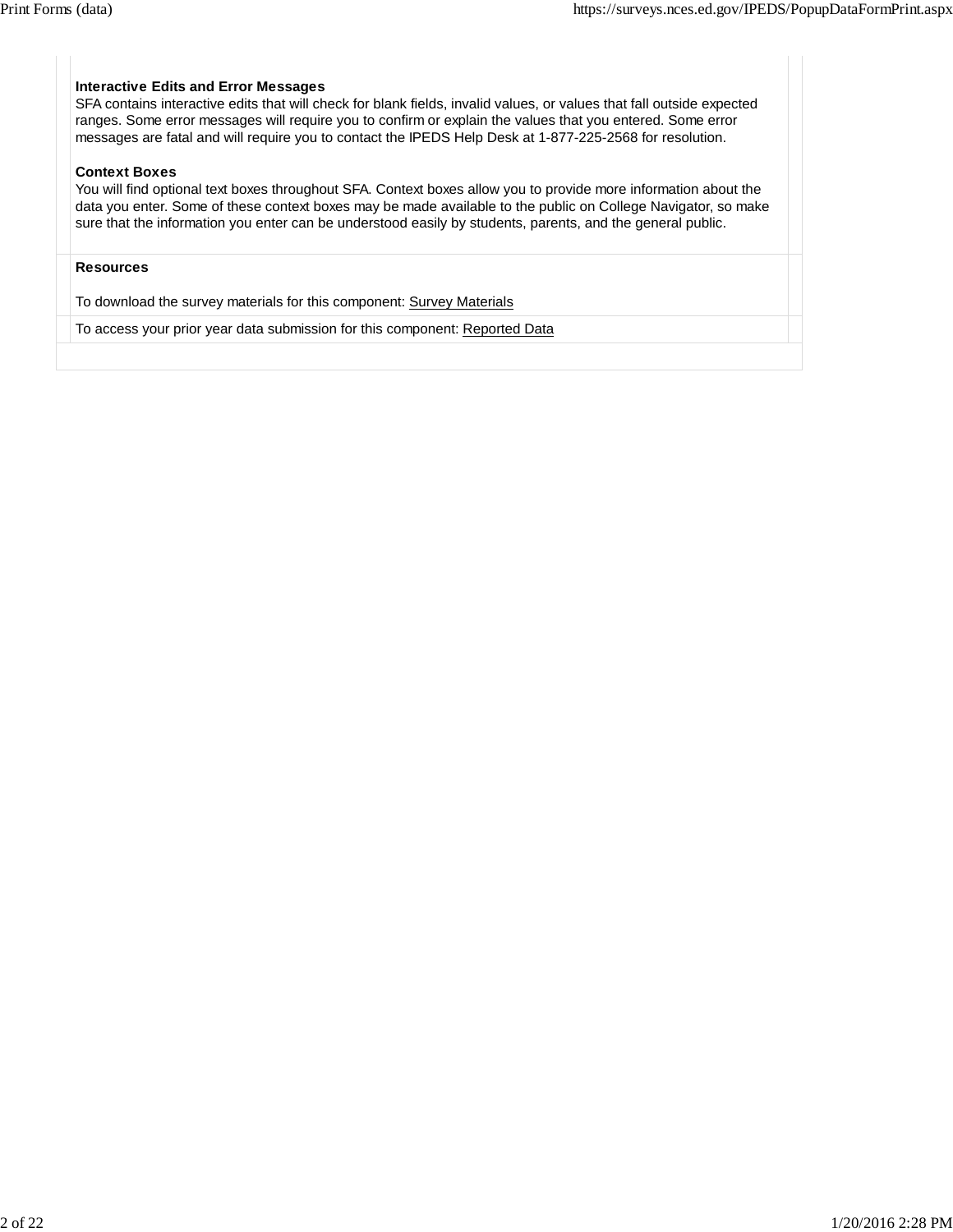|                                                                                                                                                                                                                       | User ID: P1479161<br>Institution: Parkland College (147916)<br><b>Section 1: Part A</b>                                                                |                                                                                                                                                                                                                                                                            |                    |                                                 |  |  |
|-----------------------------------------------------------------------------------------------------------------------------------------------------------------------------------------------------------------------|--------------------------------------------------------------------------------------------------------------------------------------------------------|----------------------------------------------------------------------------------------------------------------------------------------------------------------------------------------------------------------------------------------------------------------------------|--------------------|-------------------------------------------------|--|--|
|                                                                                                                                                                                                                       |                                                                                                                                                        | <b>Part A - Establish Your Groups</b>                                                                                                                                                                                                                                      |                    |                                                 |  |  |
|                                                                                                                                                                                                                       |                                                                                                                                                        | Part A establishes the number of students in various groups. Note that the numbers on this screen will be carried<br>forward to other parts of the Student Financial Aid component.<br>In the fields below, report the number of students in each of the following groups. |                    |                                                 |  |  |
|                                                                                                                                                                                                                       |                                                                                                                                                        |                                                                                                                                                                                                                                                                            | <b>2</b> Fall 2014 | <b>YOUR</b><br><b>PRIOR</b><br><b>YEAR DATA</b> |  |  |
|                                                                                                                                                                                                                       |                                                                                                                                                        |                                                                                                                                                                                                                                                                            |                    | <b>Fall 2013</b>                                |  |  |
| 01                                                                                                                                                                                                                    | Group 1<br>All undergraduate students                                                                                                                  |                                                                                                                                                                                                                                                                            |                    | 8,437                                           |  |  |
| 02                                                                                                                                                                                                                    | Group 2                                                                                                                                                | Of those in Group 1, those who are full-time, first-time degree/certificate-seeking                                                                                                                                                                                        | 857<br>◈           | 675                                             |  |  |
|                                                                                                                                                                                                                       |                                                                                                                                                        | Of those in Group 2, those who were awarded any Federal Work Study, loans<br>02a to students, or grant or scholarship aid from the federal government,<br>state/local government, the institution, or other sources known to the institution                               | 623<br>⊕           | 459                                             |  |  |
|                                                                                                                                                                                                                       | 02 <sub>b</sub>                                                                                                                                        | Of those in Group 2, those who were awarded any loans to students or grant<br>or scholarship aid from the federal government, state/local government, or the<br>institution                                                                                                | 607                | 440                                             |  |  |
| Group 3<br>Of those in Group 2, those who paid the in-state or in-district tuition rate and were<br>03<br>awarded grant or scholarship aid from the federal government, state/local<br>government, or the institution |                                                                                                                                                        |                                                                                                                                                                                                                                                                            | 430                | 346                                             |  |  |
|                                                                                                                                                                                                                       | Group 4<br>555<br>04 Of those in Group 2, those who paid the in-state or in-district tuition rate and were<br>awarded any Title IV federal student aid |                                                                                                                                                                                                                                                                            |                    |                                                 |  |  |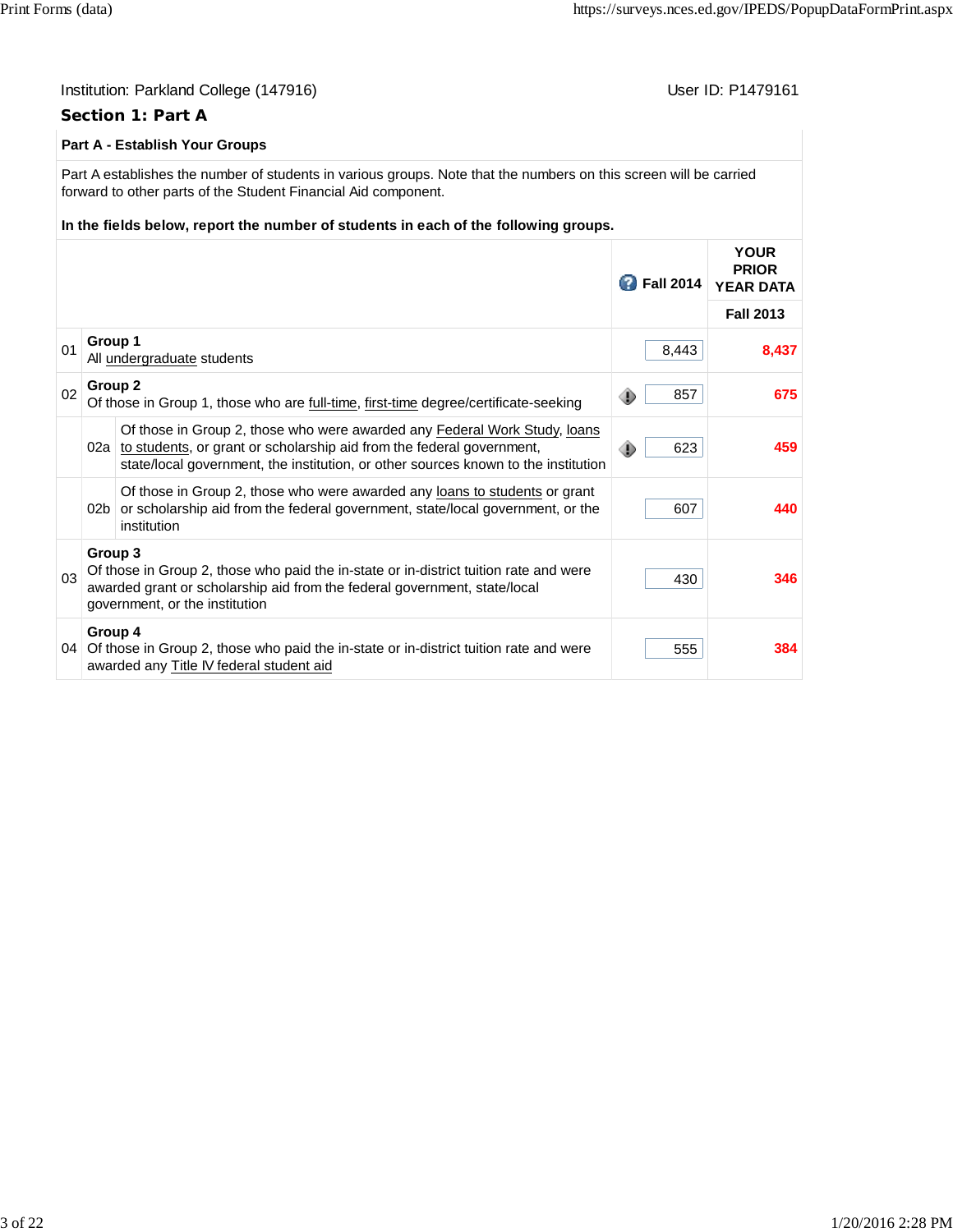# **Section 1: Part B**

# **Part B - Enter Information About Group 1**

Part B includes information about Group 1. Group 1 students are all undergraduate students enrolled in Fall 2014.

For this part, report:

| <b>For These Students</b>                                                                                                                 | The Following Type(s) of Aid                                                                                                                                                                                                                                                                                             | <b>Awarded in This Period</b>              |
|-------------------------------------------------------------------------------------------------------------------------------------------|--------------------------------------------------------------------------------------------------------------------------------------------------------------------------------------------------------------------------------------------------------------------------------------------------------------------------|--------------------------------------------|
| • All undergraduate students<br>enrolled in Fall 2014                                                                                     | • Grant or scholarship aid<br>from the federal<br>government<br>• Grant or scholarship aid<br>from state/local<br>government<br>• Grant or scholarship aid<br>from the institution<br>• Grant or scholarship aid<br>from other sources known<br>to the institution<br>• Loans to students from<br>the federal government | • Any time during academic<br>year 2014-15 |
| In the fields below, report the number of Group 1 students and the total amount of aid awarded to these<br>students for each type of aid. |                                                                                                                                                                                                                                                                                                                          |                                            |
| <b>Information from Part A:</b>                                                                                                           |                                                                                                                                                                                                                                                                                                                          | <b>Fall 2014</b>                           |
| Group 1<br>All undergraduate students<br>(This number is carried forward from Part A, Line 01.)                                           |                                                                                                                                                                                                                                                                                                                          | 8,443                                      |

| Aid Type |                                                                                                                                                       | 2014-15                                                     |                                                                     |                                                                     |                                                               |  |  |
|----------|-------------------------------------------------------------------------------------------------------------------------------------------------------|-------------------------------------------------------------|---------------------------------------------------------------------|---------------------------------------------------------------------|---------------------------------------------------------------|--|--|
|          |                                                                                                                                                       | Number of<br>Group 1<br>students who<br>were awarded<br>aid | Percentage of<br><b>Group 1 students</b><br>who were<br>awarded aid | <b>Total amount of</b><br>aid awarded to<br><b>Group 1 students</b> | Average<br>amount of aid<br>awarded to<br>Group 1<br>students |  |  |
| 01       | Grant or scholarship aid from the<br>federal government, state/local<br>government, the institution, and<br>other sources known to the<br>institution | 2,755                                                       | 33                                                                  | 11,970,343                                                          | 4,345                                                         |  |  |
| 02       | Pell grants                                                                                                                                           | 2,504                                                       | 30                                                                  | 9,252,788                                                           | 3,695                                                         |  |  |
| 03       | Federal student loans                                                                                                                                 | 2,553                                                       | 30                                                                  | 10,007,161                                                          | 3,920                                                         |  |  |
|          | .                                                                                                                                                     |                                                             |                                                                     |                                                                     |                                                               |  |  |

 **You may use the space below to provide context for data you've reported above. These context notes may be posted on the College Navigator website and should be written to be understood by students and parents.**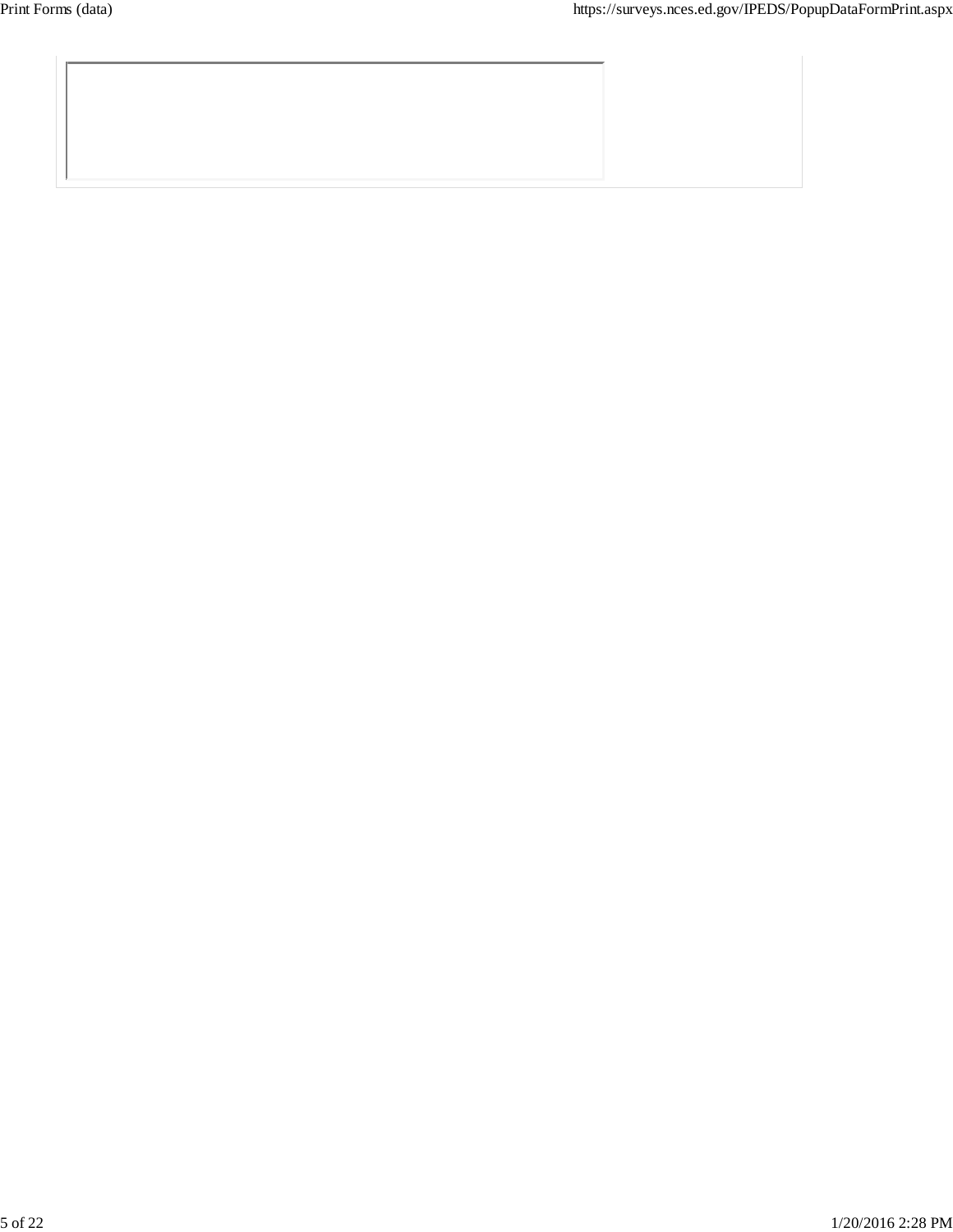| Part C, Page 1 - Enter Information about Group 2                                                                                                                                                                                      |                    |                                                                                                                             |                                  |                                          |                                          |  |
|---------------------------------------------------------------------------------------------------------------------------------------------------------------------------------------------------------------------------------------|--------------------|-----------------------------------------------------------------------------------------------------------------------------|----------------------------------|------------------------------------------|------------------------------------------|--|
| Part C includes information about Group 2. Group 2 students are all full-time, first-time degree/certificate-seeking<br>undergraduate students enrolled in Fall 2014.                                                                 |                    |                                                                                                                             |                                  |                                          |                                          |  |
| In the fields below, report the number of Group 2 students paying in-district, in-state, and out-of-state tuition<br>rates. If your institution does not offer different rates, report all students as paying in-state tuition rates. |                    |                                                                                                                             |                                  |                                          |                                          |  |
|                                                                                                                                                                                                                                       |                    | <b>Information from Part A:</b>                                                                                             |                                  | <b>Fall 2014</b>                         |                                          |  |
|                                                                                                                                                                                                                                       | Group <sub>2</sub> | Full-time, first-time degree/certificate-seeking<br>undergraduates<br>(This number is carried forward from Part A, Line 02) | 857                              |                                          |                                          |  |
|                                                                                                                                                                                                                                       |                    |                                                                                                                             |                                  |                                          | <b>YOUR PRIOR</b><br><b>YEAR DATA</b>    |  |
|                                                                                                                                                                                                                                       |                    | Group 2 students:                                                                                                           | <b>Fall 2014</b>                 |                                          | <b>Fall 2013</b>                         |  |
|                                                                                                                                                                                                                                       |                    |                                                                                                                             | Number of<br>Group 2<br>students | Percentage of<br><b>Group 2 students</b> | Percentage of<br><b>Group 2 students</b> |  |
| 01                                                                                                                                                                                                                                    | 01a                | paying in-district tuition rates                                                                                            | 592                              | 69                                       | 60                                       |  |
|                                                                                                                                                                                                                                       | 01 <sub>b</sub>    | paying in-state tuition rates                                                                                               | 188                              | 22                                       | 32                                       |  |
|                                                                                                                                                                                                                                       | 01c                | paying out-of-state tuition rates                                                                                           | 77                               | 9                                        | 8                                        |  |
|                                                                                                                                                                                                                                       |                    | Unknown (calculated value)<br>01d This value is calculated using the following<br>formula: [A02-(C01a+C01b+C01c)]           | 0                                | 0                                        | $\bf{0}$                                 |  |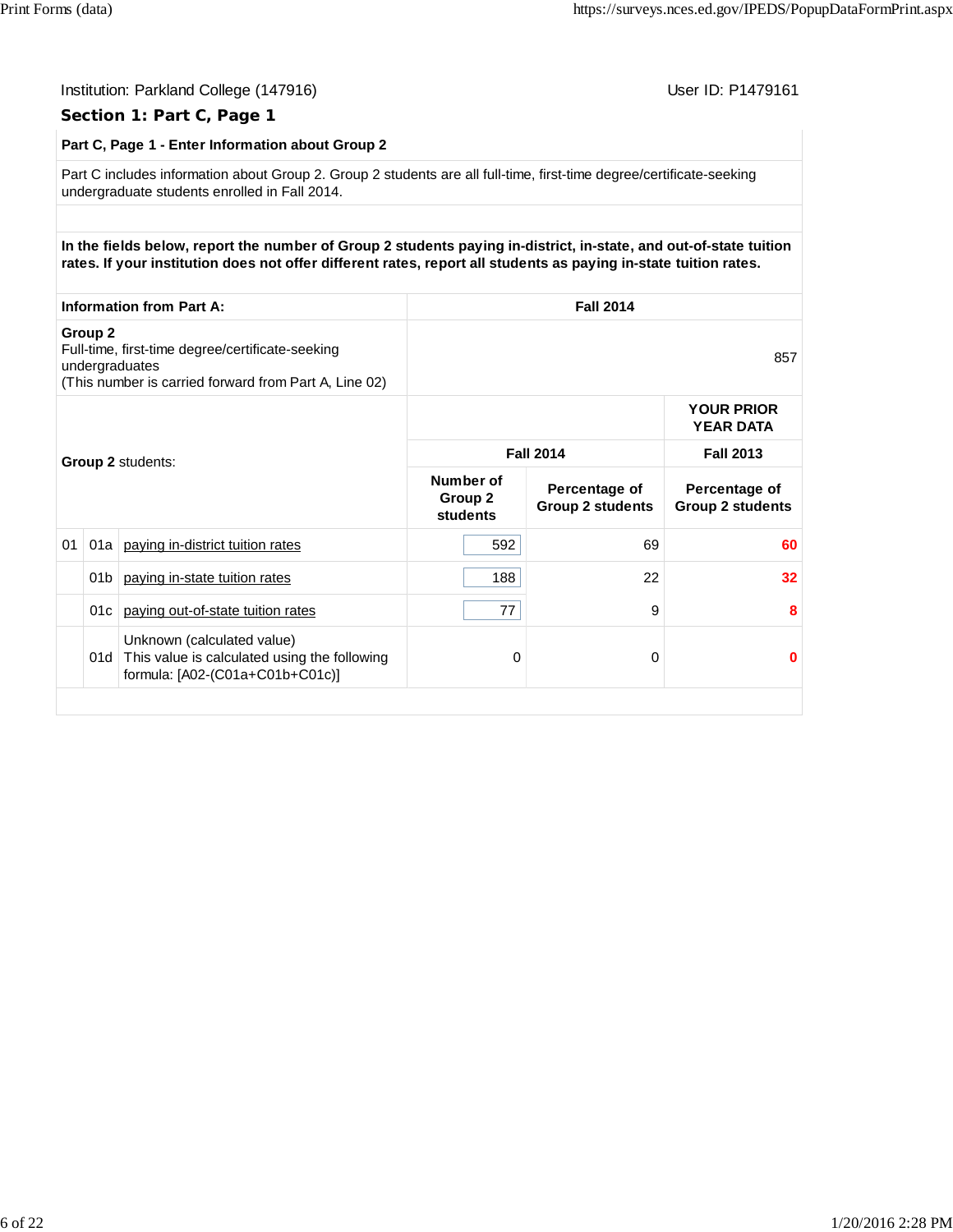# **Section 1: Part C, Page 2**

# **Part C, Page 2 - Enter Information about Group 2**

Part C includes financial aid information about Group 2. Group 2 students are all full-time, first-time degree/certificateseeking undergraduate students enrolled in Fall 2014.

For this part, report:

| <b>For These Students</b>                                                                                | The Following Type(s) of Aid                                                                                                                                                                                                                                                                                                                                                                                                                                                    | <b>Awarded in This Period</b>                                                                                                                              |
|----------------------------------------------------------------------------------------------------------|---------------------------------------------------------------------------------------------------------------------------------------------------------------------------------------------------------------------------------------------------------------------------------------------------------------------------------------------------------------------------------------------------------------------------------------------------------------------------------|------------------------------------------------------------------------------------------------------------------------------------------------------------|
| • Full-time, first-time<br>degree/certificate-seeking<br>undergraduate students enrolled<br>in Fall 2014 | • Grant or scholarship aid<br>from the federal<br>government<br>• Grant or scholarship aid<br>from state/local<br>government<br>• Grant or scholarship aid<br>from the institution<br>• Loans to students from the<br>federal government and<br>from other sources,<br>including private or other<br>loans<br>• Do not include grant or<br>scholarship aid from<br>private or other sources<br>• Do not include PLUS loans<br>or loans made to anyone<br>other than the student | • Any time during<br>academic year<br>2014-15<br>• For program<br>reporters, this is the<br>aid year period from<br>July 1, 2014 through<br>June 30, 2015. |

**In the fields below, report the number of Group 2 students and the total amount of aid awarded to these students for each type of aid. Enter unduplicated student counts within a category (e.g., Pell grants). However, a student can appear in more than one aid category.**

| <b>Information from Part A:</b>                                                                                                                                                                                                                                                                                   |  |  |                                                           |
|-------------------------------------------------------------------------------------------------------------------------------------------------------------------------------------------------------------------------------------------------------------------------------------------------------------------|--|--|-----------------------------------------------------------|
| Group 2<br>Full-time, first-time degree/certificate-seeking undergraduates<br>(This number is carried forward from Part A, Line 02)                                                                                                                                                                               |  |  | 857                                                       |
| Group 2a<br>Of those in Group 2, those who were awarded any Federal Work<br>Study, loans to students, or grant or scholarship aid from the<br>federal government, state/local government, the institution, or<br>other sources known to the institution<br>(This number is carried forward from Part A, Line 02a) |  |  | 623                                                       |
| Group 2b<br>Of those in Group 2, those who were awarded any loans to<br>students or grant or scholarship aid from the federal government,<br>state/local government, or the institution<br>(This number is carried forward from Part A, Line 02b)                                                                 |  |  | 607                                                       |
| Group 3<br>Of those in Group 2, those who were awarded grant or<br>scholarship aid from the federal government, state/local<br>government, or the institution                                                                                                                                                     |  |  | 430                                                       |
| Aid Type                                                                                                                                                                                                                                                                                                          |  |  | <b>YOUR</b><br><b>PRIOR</b><br><b>YEAR</b><br><b>DATA</b> |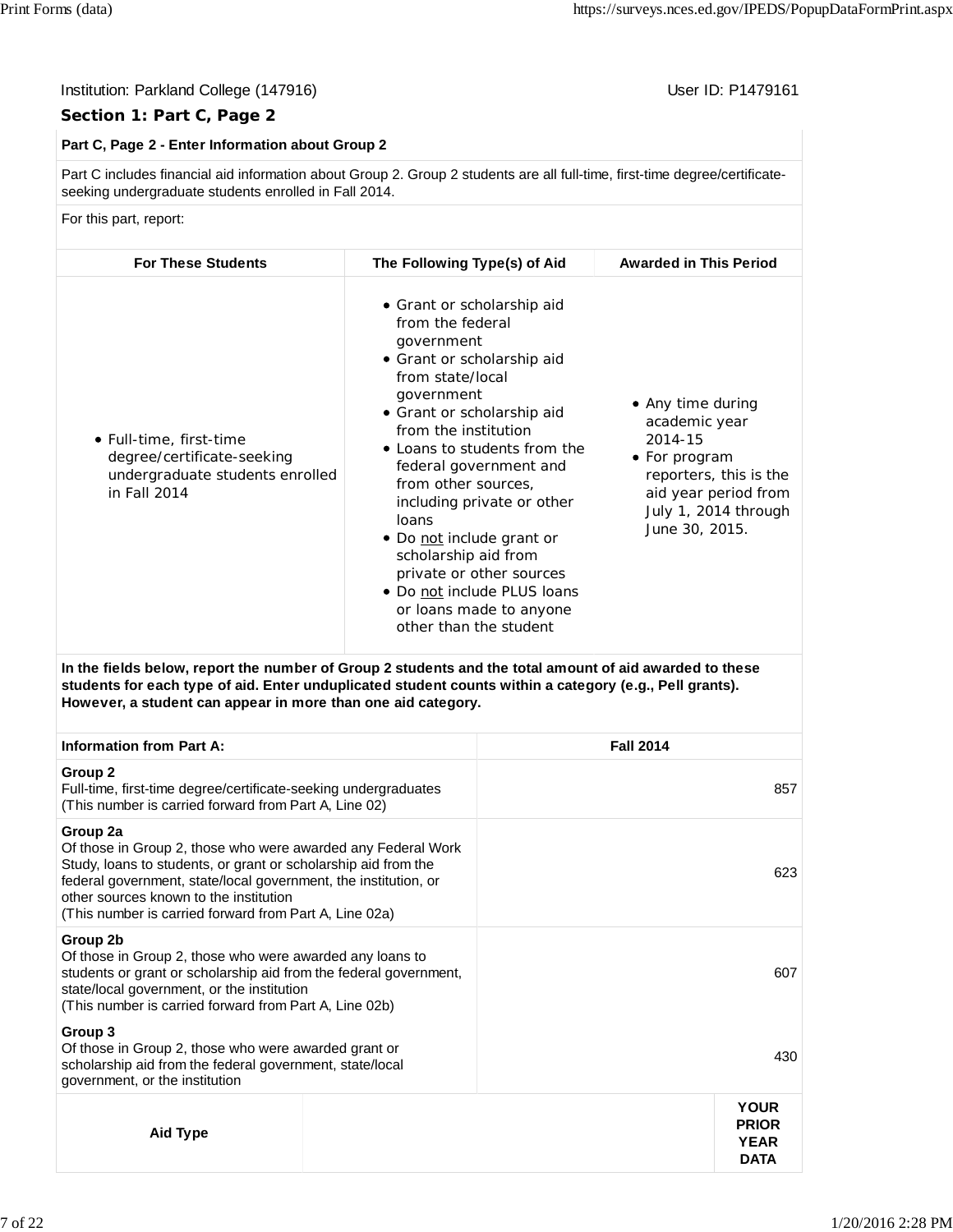|    |                                                                                                      |                 |                                                                                      |                                                                | <b>Fall 2014</b>                                                |                                                                 |                                                                      |                                                                  |
|----|------------------------------------------------------------------------------------------------------|-----------------|--------------------------------------------------------------------------------------|----------------------------------------------------------------|-----------------------------------------------------------------|-----------------------------------------------------------------|----------------------------------------------------------------------|------------------------------------------------------------------|
|    |                                                                                                      |                 |                                                                                      | Number of<br>Group 2<br>students<br>who were<br>awarded<br>aid | Percentage of<br>Group 2<br>students who<br>were awarded<br>aid | <b>Total amount of</b><br>aid awarded to<br>Group 2<br>students | Average<br>amount of<br>aid awarded<br>to Group 2<br><b>students</b> | Average<br>amount of<br>aid<br>awarded to<br>Group 2<br>students |
| 01 | Grants or scholarships from the<br>federal government, state/local<br>government, or the institution |                 | 444                                                                                  | 52                                                             | 2,162,222                                                       | 4,870                                                           | 4,924                                                                |                                                                  |
|    | 02                                                                                                   |                 | Federal grants                                                                       | 370                                                            | 43                                                              | 1,621,334                                                       | 4,382                                                                | 4,376                                                            |
|    |                                                                                                      | 02a             | Pell grants                                                                          | 370                                                            | 43                                                              | 1,589,734                                                       | 4,297                                                                | 4,291                                                            |
|    |                                                                                                      | 02 <sub>b</sub> | Other federal grants                                                                 | 85                                                             | 10                                                              | 31,600                                                          | 372                                                                  | 381                                                              |
|    |                                                                                                      |                 | State/local government<br>03 grants or scholarships<br>(grants/scholarships/waivers) | 181                                                            | 21                                                              | 252,472                                                         | 1,395                                                                | 1,406                                                            |
|    | 04                                                                                                   |                 | Institutional grants or<br>scholarships<br>(scholarships/fellowships)                | 99                                                             | 12                                                              | 288,416                                                         | 2,913                                                                | 2,722                                                            |
| 05 | Loans to students                                                                                    |                 | 457                                                                                  | 53                                                             | 1,704,364                                                       | 3,729                                                           | 4,022                                                                |                                                                  |
|    |                                                                                                      | 05a             | Federal loans                                                                        | 457                                                            | 53                                                              | 1,673,429                                                       | 3,662                                                                | 3,858                                                            |
|    |                                                                                                      | 0 <sub>5</sub>  | Other loans (including<br>private loans)                                             | 3                                                              | 0                                                               | 30,935                                                          | 10,312                                                               | 4,537                                                            |

 **You may use the space below to provide context for the data you've reported above. These context notes may be posted on the College Navigator website and should be written to be understood by students and parents. For example, institutions may report here other sources of private aid not included in the categories above.**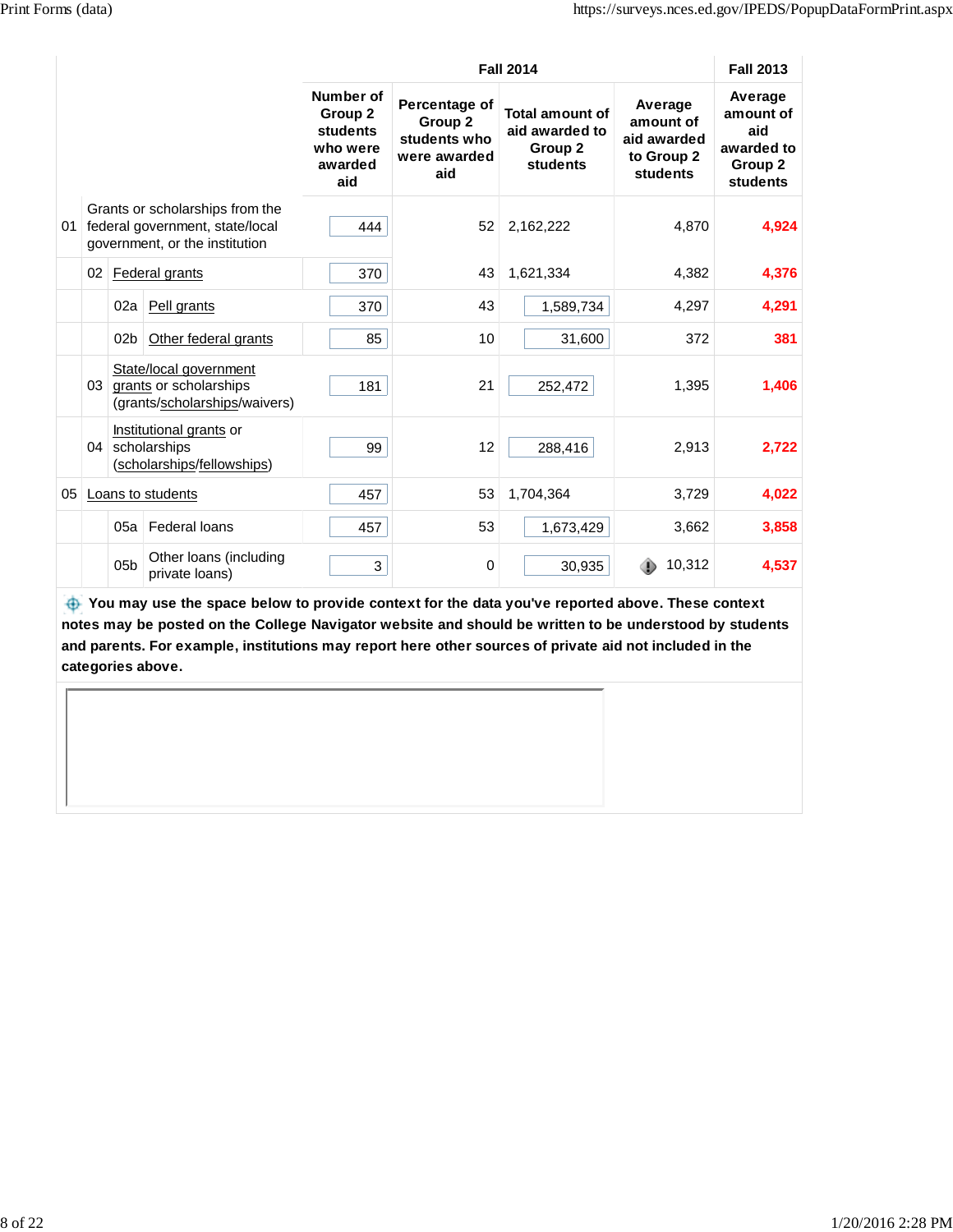### Institution: Parkland College (147916) November 2012 12: Physics User ID: P1479161

# **Section 1: Comparison Chart**

# **Comparison Chart**

Based on the information reported on the previous screens for Group 1 (all undergraduates) and Group 2 (full-time, first-time degree/certificate-seeking undergraduates), this comparison chart seeks to help institutions check their reported data. Assuming that the information on Groups 1 and 2 are correct, then the calculated fields for 'All Other Undergraduates' should be the balance (Group 1 minus Group 2). If the balance does not check with your institution's calculations, please correct your reported numbers for Groups 1 and 2 before moving forward with the completion of the SFA survey component.

**Note:** Data for the 'All Other Undergraduates' will appear in the IPEDS Data Center for data users, but not in College Navigator.

|    |                                                                   | <b>Number of</b><br>students | <b>Pell grants</b> | <b>Federal Student</b><br>Loans |
|----|-------------------------------------------------------------------|------------------------------|--------------------|---------------------------------|
| 01 | Group 1 (all undergraduates)                                      | 8,443                        |                    |                                 |
| 02 | Number of students who were<br>awarded aid                        |                              | 2,504              | 2,553                           |
| 03 | Percentage who were awarded aid                                   |                              | 30                 | 30                              |
| 04 | Total amount of aid awarded                                       |                              | 9,252,788          | 10,007,161                      |
| 05 | Average amount of aid awarded                                     |                              | 3,695              | 3,920                           |
| 06 | <b>Group 2 (Full-time first-time</b><br>undergraduates)           | 857                          |                    |                                 |
| 07 | Number of students who were<br>awarded aid                        |                              | 370                | 457                             |
| 08 | Percentage who were awarded aid                                   |                              | 43                 | 53                              |
| 09 | Total amount of aid awarded                                       |                              | 1,589,734          | 1,673,429                       |
| 10 | Average amount of aid awarded                                     |                              | 4,297              | 3,662                           |
| 11 | All other undergraduates<br>(Line 01 - Line 06)                   | 7,586                        |                    |                                 |
| 12 | Number of students who were<br>awarded aid<br>(Line 02 - Line 07) |                              | 2,134              | 2,096                           |
| 13 | Percentage who were awarded aid<br>(Line 12 / Line 11)            |                              | 28                 | 28                              |
| 14 | Total amount of aid awarded<br>(Line 04 - Line 09)                |                              | 7,663,054          | 8,333,732                       |
| 15 | Average amount of aid awarded<br>(Line 14 / Line 12)              |                              | 3,591              | 3,976                           |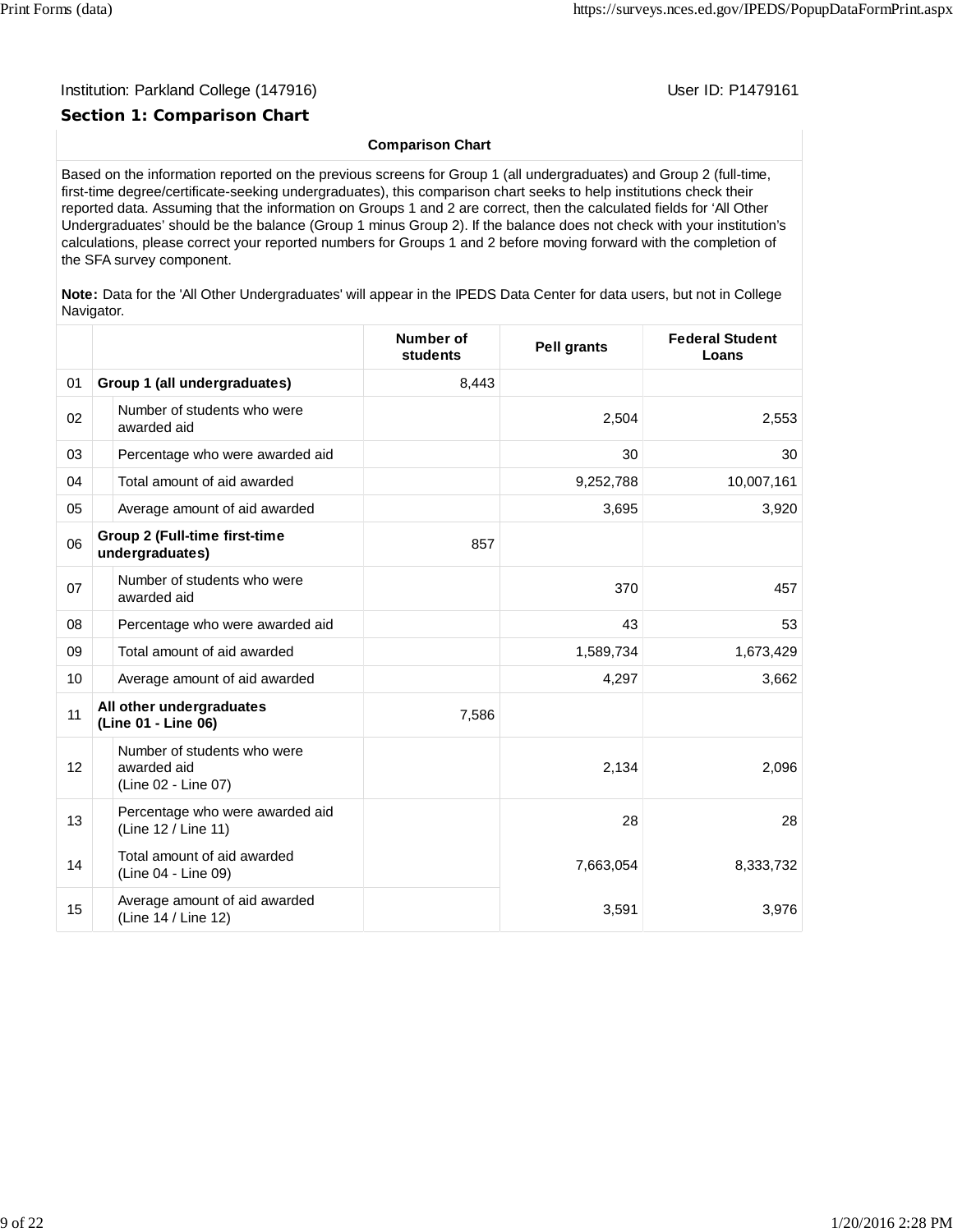#### **Section 1: Cost of Attendance**

# **Cost of attendance for full-time, first-time undergraduate students:**

*Please enter the amounts requested below. These data will be made available to the public on College Navigator. If your institution participates in any Title IV programs (Pell, Stafford, etc.), you must complete all information. Estimates of expenses for books and supplies, room and board, and other expenses are those from the Cost of Attendance report used by the financial aid office in determining financial need. Please talk to your financial aid office to get these numbers, to ensure that you are reporting correctly.*

These numbers are carried forward from Institutional Characteristics and should only be changed if an error was made in the reporting.

| Charges for full academic year       | 2012-13 | 2013-14 | 2014-15 |
|--------------------------------------|---------|---------|---------|
| Published tuition and required fees: |         |         |         |
| In-district                          |         |         |         |
| Tuition                              | 3,105   | 3,270   | 3,480   |
| Required fees                        | 255     | 255     | 465     |
| Tuition + fees total                 | 3,360   | 3,525   | 3,945   |
| In-state                             |         |         |         |
| Tuition                              | 7,560   | 8,550   | 9,090   |
| Required fees                        | 255     | 255     | 465     |
| Tuition + fees total                 | 7,815   | 8,805   | 9,555   |
| Out-of-state                         |         |         |         |
| Tuition                              | 13,050  | 13,050  | 13,890  |
| Required fees                        | 255     | 255     | 465     |
| Tuition + fees total                 | 13,305  | 13,305  | 14,355  |
|                                      |         |         |         |
| <b>Books and supplies</b>            | 1,500   | 1,500   | 1,200   |
| Off-campus (not with family):        |         |         |         |
| Room and board                       | 5,000   | 5,000   | 5,500   |
| Other expenses                       | 3,000   | 3,000   | 3,300   |
| Room and board and other expenses    | 8,000   | 8,000   | 8,800   |
| Off-campus (with family):            |         |         |         |
| Other expenses                       | 3,000   | 3,000   | 3,300   |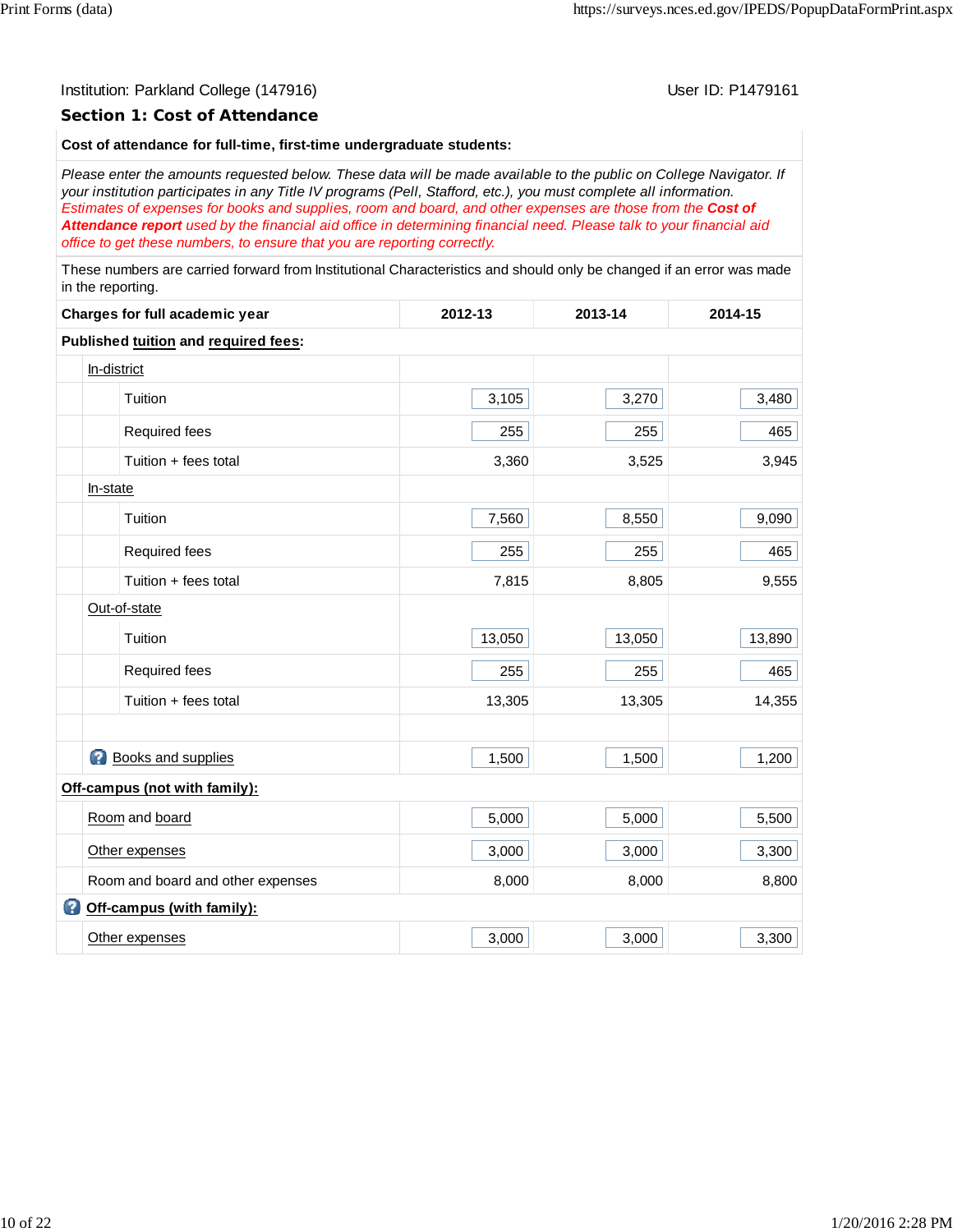### Institution: Parkland College (147916) November 2012 12: Physics User ID: P1479161

# **Section 1: Part D**

# **Part D - Enter Information about Group 3**

Part D includes financial aid information about Group 3. Group 3 students are all full-time, first-time degree/certificateseeking undergraduate students enrolled in Fall 2014 who paid the in-state or in-district tuition rate and were awarded grant or scholarship aid from the following sources: the federal government, state/local government, or the institution. The information you report in this part will be used in Part F to calculate average institutional net price.

#### For this part report:

| <b>For These Students</b>                                                                                                                                                                                                                                                                                                                                                                                                                                                                                | The Following Type(s) of Aid                                                                                                                                                                                                                                  | <b>Awarded in This Period</b>                 |
|----------------------------------------------------------------------------------------------------------------------------------------------------------------------------------------------------------------------------------------------------------------------------------------------------------------------------------------------------------------------------------------------------------------------------------------------------------------------------------------------------------|---------------------------------------------------------------------------------------------------------------------------------------------------------------------------------------------------------------------------------------------------------------|-----------------------------------------------|
| • Full-time, first-time<br>degree/certificate-seeking<br>undergraduate students<br>enrolled in Fall 2014 who<br>paid the in-state or<br>in-district tuition rate and<br>were awarded grant or<br>scholarship aid from the<br>following sources: the<br>federal government,<br>state/local government,<br>or the institution<br>• Do not include students<br>who were awarded only<br>grant or scholarship aid<br>from private or other<br>sources, or students who<br>were awarded only<br>non-grant aid | • Grant or scholarship aid from the<br>federal government<br>• Grant or scholarship aid from<br>state/local government<br>• Grant or scholarship aid from the<br>institution<br>• Do not include grant or<br>scholarship aid from private or<br>other sources | • Any time during<br>academic year<br>2014-15 |

**In the fields below, report the number of Group 3 students with each type of living arrangement and the total amount of grant or scholarship aid from the federal government, state/local government, or the institution awarded to these students.**

| <b>Information from Part A:</b> |                                                                                                                                                                                                                                                                                                                                      | <b>YOUR PRIOR</b><br><b>YEAR DATA</b><br>2012-2013                                                           | <b>YOUR PRIOR</b><br><b>YEAR DATA</b><br>2013-2014                             | 2014-2015 |             |
|---------------------------------|--------------------------------------------------------------------------------------------------------------------------------------------------------------------------------------------------------------------------------------------------------------------------------------------------------------------------------------|--------------------------------------------------------------------------------------------------------------|--------------------------------------------------------------------------------|-----------|-------------|
| Group 3                         | Full-time, first-time degree/certificate-seeking undergraduate students<br>who paid the in-state or in-district tuition rate and were awarded grant<br>or scholarship aid from the following sources: the federal government,<br>state/local government, or the institution<br>(This number is carried forward from Part A, Line 03) | 444                                                                                                          | 346                                                                            | 430       |             |
| 01                              |                                                                                                                                                                                                                                                                                                                                      | Report the number of Group 3 students with the                                                               | <b>YOUR PRIOR</b><br><b>YOUR PRIOR</b><br><b>YEAR DATA</b><br><b>YEAR DATA</b> |           |             |
|                                 | following living arrangements:                                                                                                                                                                                                                                                                                                       |                                                                                                              | 2012-13                                                                        | 2013-14   | 2014-15     |
|                                 | 01 <sub>b</sub>                                                                                                                                                                                                                                                                                                                      | Off-campus (with family)                                                                                     | 220                                                                            | 159       | 209<br>Œ    |
|                                 | 01c                                                                                                                                                                                                                                                                                                                                  | Off-campus (not with family)                                                                                 | 224                                                                            | 187       | 221         |
|                                 | 01d                                                                                                                                                                                                                                                                                                                                  | Unknown (calculated)<br>This value is calculated using<br>the following formula:<br>$[A03-(D01a+D01b+D01c)]$ | $\Omega$                                                                       | 0         | $\mathbf 0$ |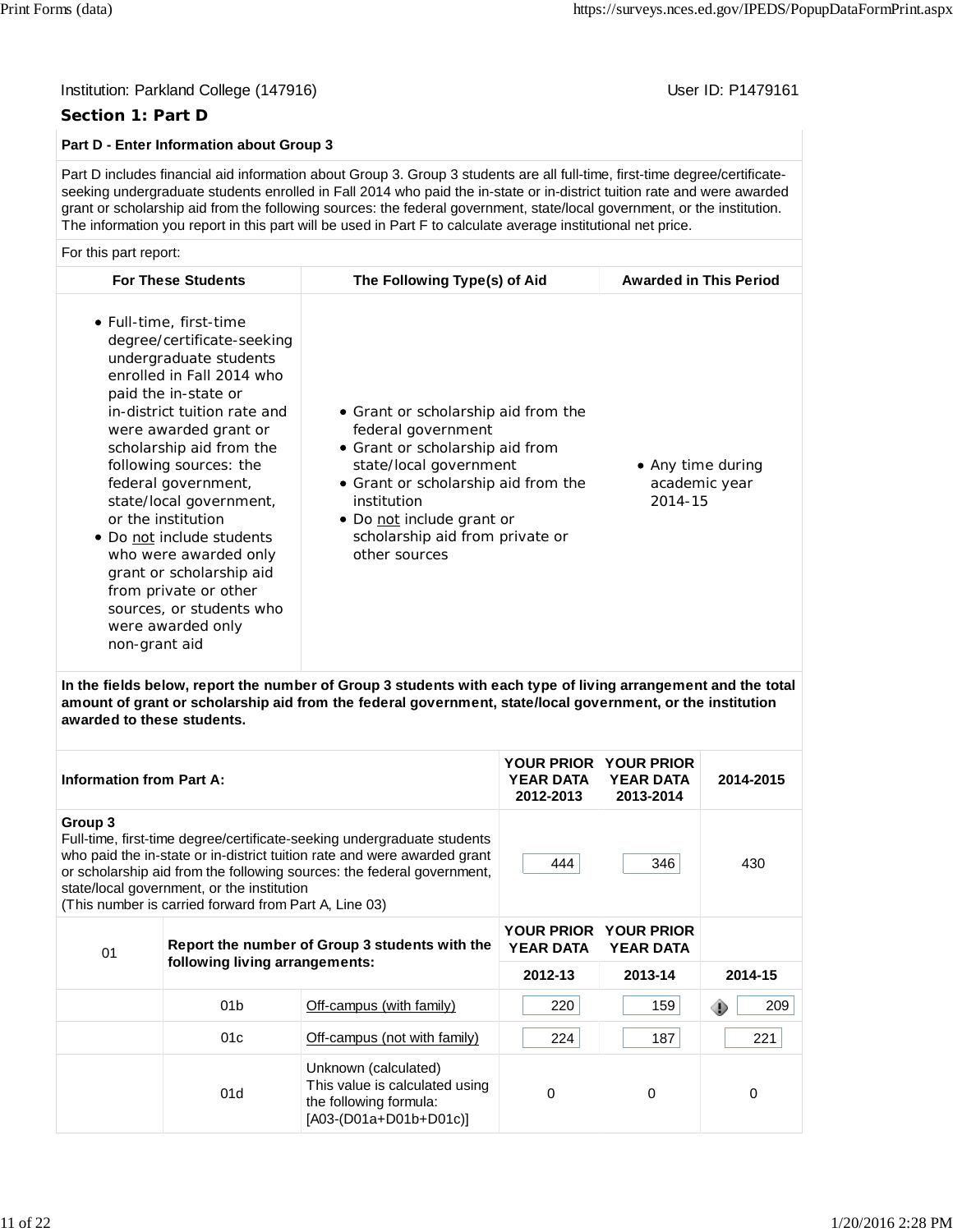| 02 | Report the total amount of grant or scholarship<br>aid from the federal government, state/local<br>government, or the institution awarded to<br><b>Group 3 students</b>                                                                 | 2,147,529 | 1,716,616 | 2,108,286 |
|----|-----------------------------------------------------------------------------------------------------------------------------------------------------------------------------------------------------------------------------------------|-----------|-----------|-----------|
| 03 | Average grant or scholarship aid from the federal<br>government, state/local government, or the<br>institution awarded to Group 3 students (calculated<br>value).<br>This value is calculated using the following formula:<br>[D02/A03] | 4,837     | 4,961     | 4,903     |
|    | You may use the space below to provide context for the data you've reported above.                                                                                                                                                      |           |           |           |
|    |                                                                                                                                                                                                                                         |           |           |           |
|    |                                                                                                                                                                                                                                         |           |           |           |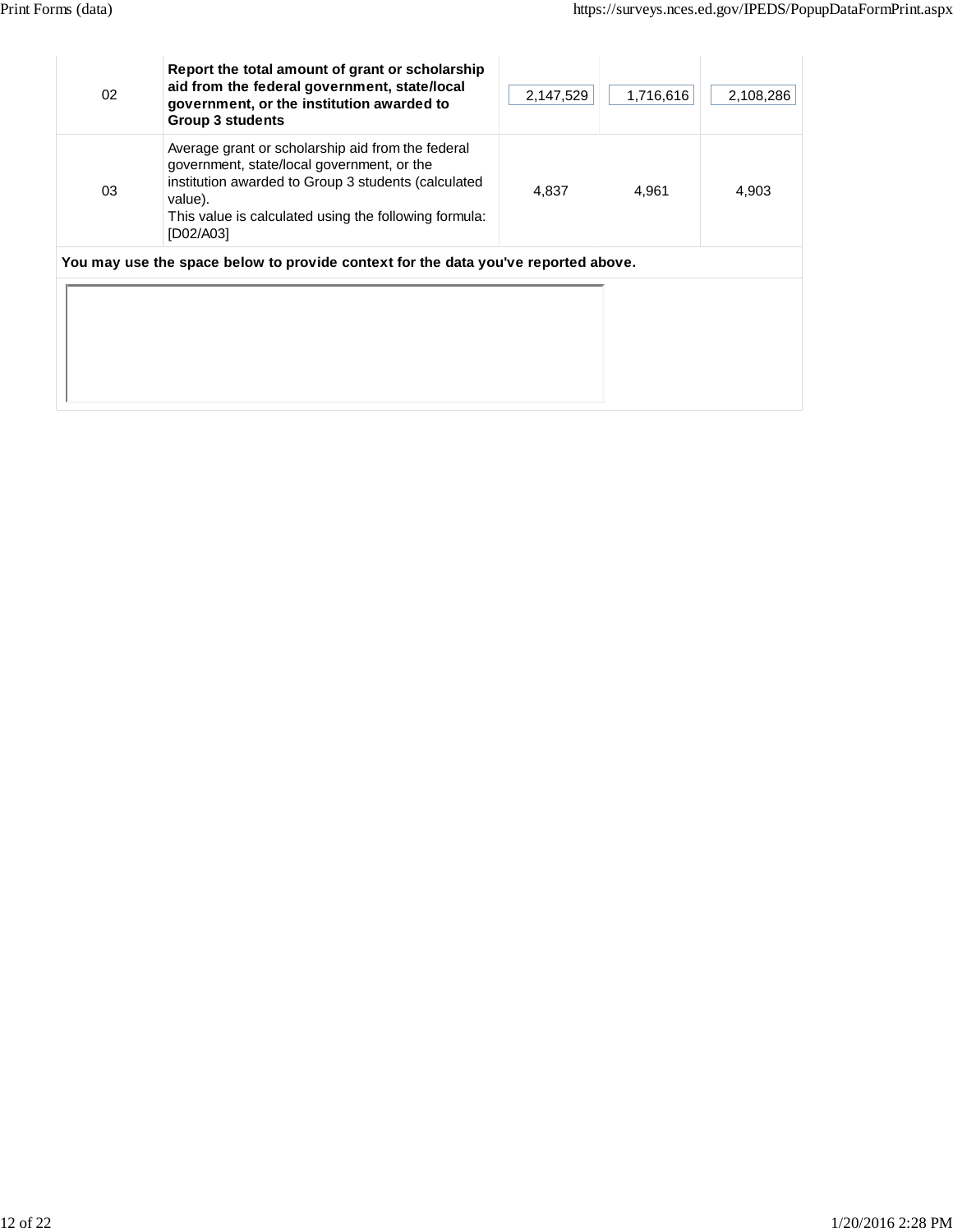# **Section 1: Part E**

# **Part E – Enter Information about Group 4**

Part E includes financial aid information about Group 4. Group 4 students are all full-time, first-time degree/certificateseeking undergraduate students enrolled in Fall 2014 who paid the in-state or in-district tuition rate and were awarded any Title IV federal student aid, including federal grants or federal student loans. The information you report in this part will be used in Part G to calculate average institutional net price by income level.

#### For this part, report:

| <b>For These Students</b>                                                                                                                                                                                                          | The Following Type(s) of Aid                                                                                                                                                                                                                            | <b>Awarded in This Period</b>              |
|------------------------------------------------------------------------------------------------------------------------------------------------------------------------------------------------------------------------------------|---------------------------------------------------------------------------------------------------------------------------------------------------------------------------------------------------------------------------------------------------------|--------------------------------------------|
| • Full-time, first-time<br>degree/certificate-<br>seeking<br>undergraduate<br>students enrolled in<br>Fall 2014 who paid<br>the in-state or<br>in-district tuition rate<br>and were awarded<br>any Title IV federal<br>student aid | • Grant or scholarship aid from:<br>○ federal government<br>○ state/local government<br>$\circ$ institution<br>• Do not include:<br>○ grant or scholarship aid from<br>private or other sources<br>$\circ$ loan amounts<br>○ Federal Work Study amounts | • Any time during<br>academic year 2014-15 |
|                                                                                                                                                                                                                                    |                                                                                                                                                                                                                                                         |                                            |

**In the fields below, report the number of Group 4 students with each type of living arrangement and the total amount of grant or scholarship aid from the federal government, state/local government, or the institution awarded to these students by income level.**

| <b>Information from Part A:</b>                                                                                                                                                                                                                       |                 |                                    |                                                                                            | 2012-13                                                                                                                                                                                           | 2013-14                                                                                                                                                                                                       | 2014-15                                                                                                                                                    |
|-------------------------------------------------------------------------------------------------------------------------------------------------------------------------------------------------------------------------------------------------------|-----------------|------------------------------------|--------------------------------------------------------------------------------------------|---------------------------------------------------------------------------------------------------------------------------------------------------------------------------------------------------|---------------------------------------------------------------------------------------------------------------------------------------------------------------------------------------------------------------|------------------------------------------------------------------------------------------------------------------------------------------------------------|
| Group 4<br>Full-time, first-time degree/certificate-seeking undergraduate<br>students who paid the in-state or in-district tuition rate and<br>were awarded any Title IV federal student aid<br>(This number is carried forward from Part A, Line 04) |                 |                                    |                                                                                            | 521                                                                                                                                                                                               | 384                                                                                                                                                                                                           | 555                                                                                                                                                        |
| Report the number of Group 4 students with<br>01                                                                                                                                                                                                      |                 |                                    |                                                                                            | <b>YOUR PRIOR</b><br><b>YEAR DATA</b>                                                                                                                                                             | <b>YOUR PRIOR</b><br><b>YEAR DATA</b>                                                                                                                                                                         |                                                                                                                                                            |
|                                                                                                                                                                                                                                                       |                 | the following living arrangements: |                                                                                            | 2012-13                                                                                                                                                                                           | 2013-14                                                                                                                                                                                                       | 2014-15                                                                                                                                                    |
|                                                                                                                                                                                                                                                       | 01 <sub>b</sub> |                                    | Off-campus (with family)                                                                   |                                                                                                                                                                                                   | 178<br>۰                                                                                                                                                                                                      | 254<br>◈                                                                                                                                                   |
|                                                                                                                                                                                                                                                       | 01c             |                                    | Off-campus (not with family)                                                               |                                                                                                                                                                                                   | 206                                                                                                                                                                                                           | 301<br>◈                                                                                                                                                   |
|                                                                                                                                                                                                                                                       | 01d             | the formula:                       | Unknown (calculated)<br>This value is calculated using<br>[A04-(E01a+E01b+E01c)]           |                                                                                                                                                                                                   | 0                                                                                                                                                                                                             | 0                                                                                                                                                          |
|                                                                                                                                                                                                                                                       |                 |                                    | <b>Number</b><br>of<br>students<br>who were<br>awarded<br>any Title<br>IV aid<br>(Group 4) | Of those in<br>Column 1, the<br>number who<br>were awarded<br>any grant or<br>scholarship aid<br>from the<br>following<br>sources: the<br>federal<br>government,<br>state/local<br>government, or | Of those in<br>Column 1. the<br>total amount<br>of grant or<br>scholarship aid<br>awarded from<br>the following<br>sources: the<br>federal<br>government,<br>state/local<br>government, or<br>the institution | <b>Average</b><br>amount of<br>federal,<br>state/local,<br>and<br>institutional<br>grant or<br>scholarship<br>aid awarded<br>to Group 4<br><b>students</b> |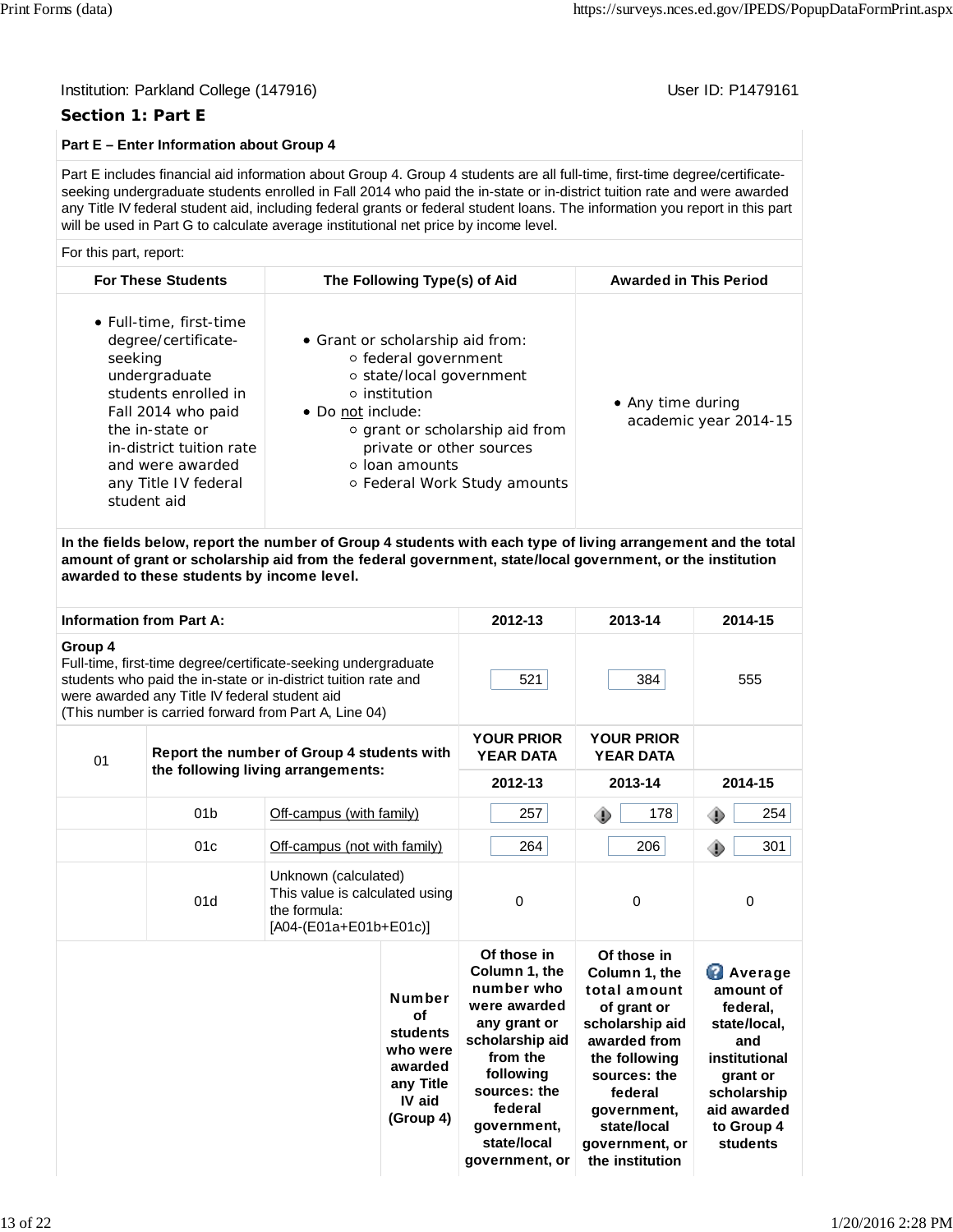|    |                       |                                                                                    |          | the institution |           |               |
|----|-----------------------|------------------------------------------------------------------------------------|----------|-----------------|-----------|---------------|
|    |                       |                                                                                    |          |                 | 2012-13   |               |
|    |                       |                                                                                    | Col. 1   | Col. 2          | Col. 3    | Col. 4        |
| 02 | Income level          |                                                                                    |          |                 |           |               |
|    | 02a                   | \$0-30,000                                                                         | 429      | 378             | 1,910,042 | 4,452         |
|    | 02 <sub>b</sub>       | \$30,001-48,000                                                                    | 31       | 29              | 117,954   | 3,805         |
|    | 02c                   | \$48,001-75,000                                                                    | 25       | 15              | 51,627    | 2,065         |
|    | 02d                   | \$75,001-110,000                                                                   | 25       | 3               | 6,081     | $\bullet$ 243 |
|    | 02e                   | \$110,001 and<br>more                                                              | 11       | $\mathbf{1}$    | 7,660     | 696           |
|    | 02f                   | <b>Total all</b><br>income levels                                                  | 521      | 426             | 2,093,364 | 4,018         |
|    |                       |                                                                                    |          |                 | 2013-14   |               |
|    |                       |                                                                                    | Col. 1   | Col. 2          | Col. 3    | Col. 4        |
| 03 | Income level          |                                                                                    |          |                 |           |               |
|    | 03a                   | \$0-30,000                                                                         | 311      | 271             | 1,468,022 | 4,720         |
|    | 03 <sub>b</sub>       | \$30,001-48,000                                                                    | 27       | 25              | 102,606   | 3,800         |
|    | 03c                   | \$48,001-75,000                                                                    | 17       | 11              | 31,671    | 1,863         |
|    | 03d                   | \$75,001-110,000                                                                   | 16       | $\mathbf{3}$    | 3,918     | 245<br>⊕      |
|    | 03e                   | \$110,001 and<br>more                                                              | 13       | $\mathbf{3}$    | 14,767    | 1,136         |
|    | 03f                   | <b>Total all</b><br>income levels                                                  | 384<br>۰ | 313             | 1,620,984 | 4,221         |
|    |                       |                                                                                    |          |                 | 2014-15   |               |
|    |                       |                                                                                    | Col. 1   | Col. 2          | Col. 3    | Col. 4        |
| 04 | <b>O</b> Income level |                                                                                    |          |                 |           |               |
|    | 04a                   | \$0-30,000                                                                         | 429      | 335             | 1,762,893 | 4,109         |
|    | 04b                   | \$30,001-48,000                                                                    | 40       | 35              | 161,381   | 4,035         |
|    | 04c                   | \$48,001-75,000                                                                    | 27       | 14              | 43,328    | 1,605         |
|    | 04d                   | \$75,001-110,000                                                                   | 31       | $\overline{7}$  | 12,036    | 388<br>⊕      |
|    | 04e                   | \$110,001 and<br>more                                                              | 28       | $\overline{7}$  | 22,155    | 791           |
|    | 04f                   | <b>Total all</b><br>income levels                                                  | 555<br>⊕ | 398             | 2,001,793 | 3,607         |
|    |                       | You may use the space below to provide context for the data you've reported above. |          |                 |           |               |
|    |                       |                                                                                    |          |                 |           |               |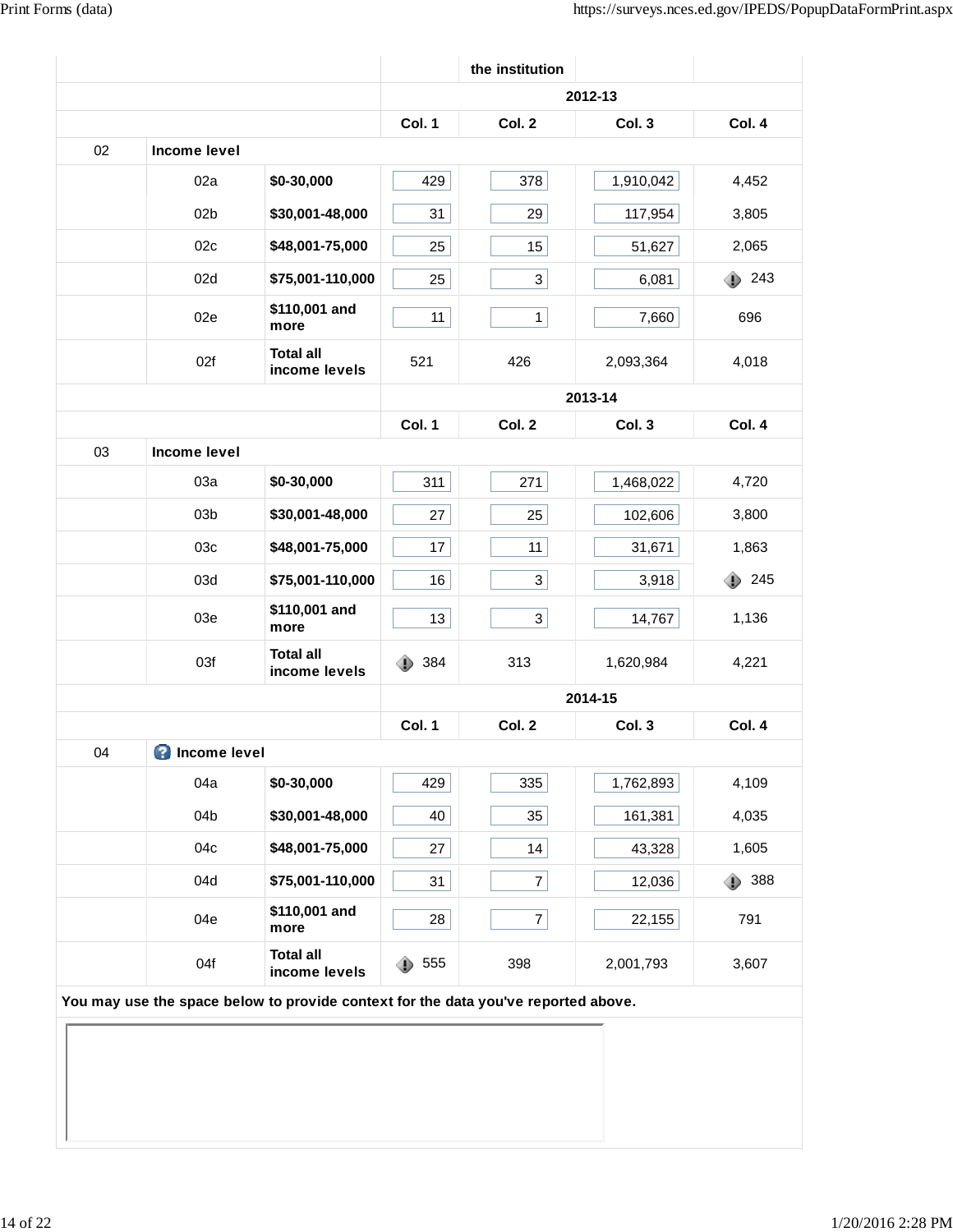# **Section 1: Part F**

# Part F – Net Price Calculation for Group 3

| The following net price calculation is based on information that your institution reported in the Institutional<br>Characteristics component and the Student Financial Aid component. For more information about the data your<br>institution reported in the Institutional Characteristics component, please contact your institution's IPEDS Keyholder. |             |             |  |
|-----------------------------------------------------------------------------------------------------------------------------------------------------------------------------------------------------------------------------------------------------------------------------------------------------------------------------------------------------------|-------------|-------------|--|
|                                                                                                                                                                                                                                                                                                                                                           | <b>YOUR</b> | <b>YOUR</b> |  |

|                 |                    |                                                                                                                                                                              | <b>PRIOR</b><br><b>YEAR</b><br><b>DATA</b> | <b>PRIOR</b><br><b>YEAR</b><br><b>DATA</b> | 2014-15  |
|-----------------|--------------------|------------------------------------------------------------------------------------------------------------------------------------------------------------------------------|--------------------------------------------|--------------------------------------------|----------|
|                 |                    |                                                                                                                                                                              | 2012-13                                    | 2013-14                                    |          |
|                 |                    | <b>Components of cost of attendance</b>                                                                                                                                      |                                            |                                            |          |
| 01              |                    | Published tuition and required fees (lower of in-district or in-state)                                                                                                       | 3,360                                      | 3,525                                      | 3,945    |
| 02              | Books and supplies |                                                                                                                                                                              | 1,500                                      | 1,500                                      | 1,200    |
| 03              |                    | Room and board and other expenses by living arrangement                                                                                                                      |                                            |                                            |          |
|                 | 03 <sub>b</sub>    | Off-campus (with family)                                                                                                                                                     | 3,000                                      | 3,000                                      | 3,300    |
|                 | 03c                | Off-campus (not with family)                                                                                                                                                 | 8,000                                      | 8,000                                      | 8,800    |
|                 |                    | 04 Number of Group 3 students by living arrangement                                                                                                                          |                                            |                                            |          |
|                 | 04 <sub>b</sub>    | Off-campus (with family)                                                                                                                                                     | 220                                        | 159                                        | 209      |
|                 | 04c                | Off-campus (not with family)                                                                                                                                                 | 224                                        | 187                                        | 221      |
|                 | 04d                | Unknown                                                                                                                                                                      | 0                                          | 0                                          | $\Omega$ |
| 05              |                    | Weighted average for room and board and other expenses by living<br>arrangement (excluding unknown values)<br>See instructions for the formula for this calculation          | 5,523                                      | 5,702                                      | 6,127    |
| 06              |                    | <b>Total cost of attendance</b><br>This value is calculated using the following formula: [F01+F02+F05]                                                                       | 10,383                                     | 10,727                                     | 11,272   |
| 07 <sup>1</sup> |                    | Average amount of grant or scholarship aid awarded to Group 3<br>students from the following sources: the federal government,<br>state/local government, and the institution | 4,837                                      | 4,961                                      | 4,903    |
| 08              |                    | Average institutional net price for Group 3 students<br>This value is calculated using the following formula: [F06-F07]                                                      | 5,546                                      | 5,766                                      | 6,369    |

As required by the Higher Education Opportunity Act of 2008, these amounts will be posted on the U.S. Department of Education's College Navigator website and used in the U.S. Department of Education's College Affordability and Transparency Lists.

| Do you wish to provide additional context notes? |
|--------------------------------------------------|
|                                                  |

⊚

No | O Yes

 **You may use the space below to** provide context **for these data. These context notes may be posted on the College Navigator website and should be written to be understood by students and parents.**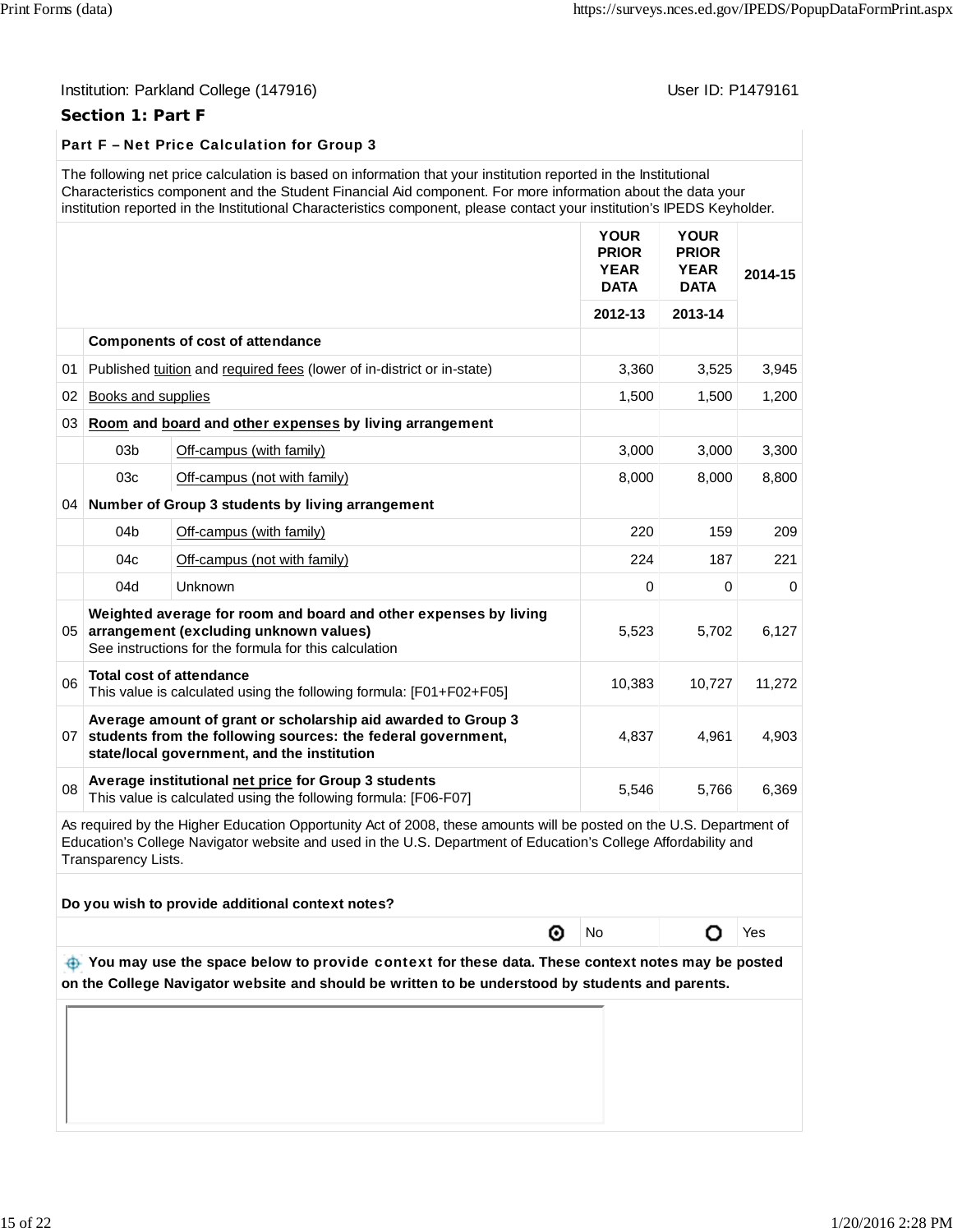# **Section 1: Part G**

# Part G – Net Price Calculation for Group 4

| The following net price calculation is based on information that your institution reported in the Institutional         |
|-------------------------------------------------------------------------------------------------------------------------|
| Characteristics component and the Student Financial Aid component. For more information about the data your             |
| institution reported in the Institutional Characteristics component, please contact your institution's IPEDS Keyholder. |

|    |                    |                                                                                                                                                                              | <b>YOUR</b><br><b>PRIOR</b><br><b>YEAR</b><br><b>DATA</b> | <b>YOUR</b><br><b>PRIOR</b><br><b>YEAR</b><br><b>DATA</b> | 2014-15 |
|----|--------------------|------------------------------------------------------------------------------------------------------------------------------------------------------------------------------|-----------------------------------------------------------|-----------------------------------------------------------|---------|
|    |                    |                                                                                                                                                                              | 2012-13                                                   | 2013-14                                                   |         |
|    |                    | <b>Components of cost of attendance</b>                                                                                                                                      |                                                           |                                                           |         |
| 01 |                    | Published tuition and required fees (lower of in-district or in-state)                                                                                                       | 3,360                                                     | 3,525                                                     | 3,945   |
| 02 | Books and supplies |                                                                                                                                                                              | 1,500                                                     | 1,500                                                     | 1,200   |
| 03 |                    | Room and board and other expenses by living arrangement                                                                                                                      |                                                           |                                                           |         |
|    | 03 <sub>b</sub>    | Off-campus (with family)                                                                                                                                                     | 3,000                                                     | 3,000                                                     | 3,300   |
|    | 03c                | Off-campus (not with family)                                                                                                                                                 | 8,000                                                     | 8,000                                                     | 8,800   |
|    |                    | 04 Number of Group 4 students by living arrangement                                                                                                                          |                                                           |                                                           |         |
|    | 04 <sub>b</sub>    | Off-campus (with family)                                                                                                                                                     | 257                                                       | 178                                                       | 254     |
|    | 04c                | Off-campus (not with family)                                                                                                                                                 | 264                                                       | 206                                                       | 301     |
|    | 04d                | Unknown                                                                                                                                                                      | 0                                                         | 0                                                         | 0       |
| 05 |                    | Weighted average for room and board and other expenses by living<br>arrangement (excluding unknown values)<br>See instructions for the formula for this calculation          | 5,534                                                     | 5,682                                                     | 6,283   |
| 06 |                    | Total cost of attendance by income level<br>This value is calculated using the following formula: [G01+G02+G05]                                                              | 10,394                                                    | 10,707                                                    | 11,428  |
| 07 |                    | Average amount of grant or scholarship aid awarded to Group 4<br>students from the following sources: the federal government,<br>state/local government, and the institution | 4,018                                                     | 4,221                                                     | 3,607   |
|    | 07a                | \$0-30,000                                                                                                                                                                   | 4,452                                                     | 4,720                                                     | 4,109   |
|    | 07b                | \$30,001-48,000                                                                                                                                                              | 3,805                                                     | 3,800                                                     | 4,035   |
|    | 07 <sub>c</sub>    | \$48,001-75,000                                                                                                                                                              | 2.065                                                     | 1,863                                                     | 1,605   |
|    | 07d                | \$75,001-110,000                                                                                                                                                             | 243                                                       | 245                                                       | 388     |
|    | 07e                | \$110,001 and more                                                                                                                                                           | 696                                                       | 1,136                                                     | 791     |
| 08 |                    | Average institutional net price for Group 4 students<br>This value is calculated using the following formula: [G06-G07]                                                      |                                                           |                                                           |         |
|    | 08a                | \$0-30,000                                                                                                                                                                   | 5,942                                                     | 5,987                                                     | 7,319   |
|    | 08b                | \$30,001-48,000                                                                                                                                                              | 6,589                                                     | 6,907                                                     | 7,393   |
|    | 08c                | \$48,001-75,000                                                                                                                                                              | 8,329                                                     | 8,844                                                     | 9,823   |
|    | 08d                | \$75,001-110,000                                                                                                                                                             | 10,151                                                    | 10,462                                                    | 11,040  |
|    | 08e                | \$110,001 and more                                                                                                                                                           | 9,698                                                     | 9,571                                                     | 10,637  |

As required by the Higher Education Opportunity Act of 2008, these amounts will be posted on the U.S. Department of Education's College Navigator website.

**Do you wish to provide additional context notes?**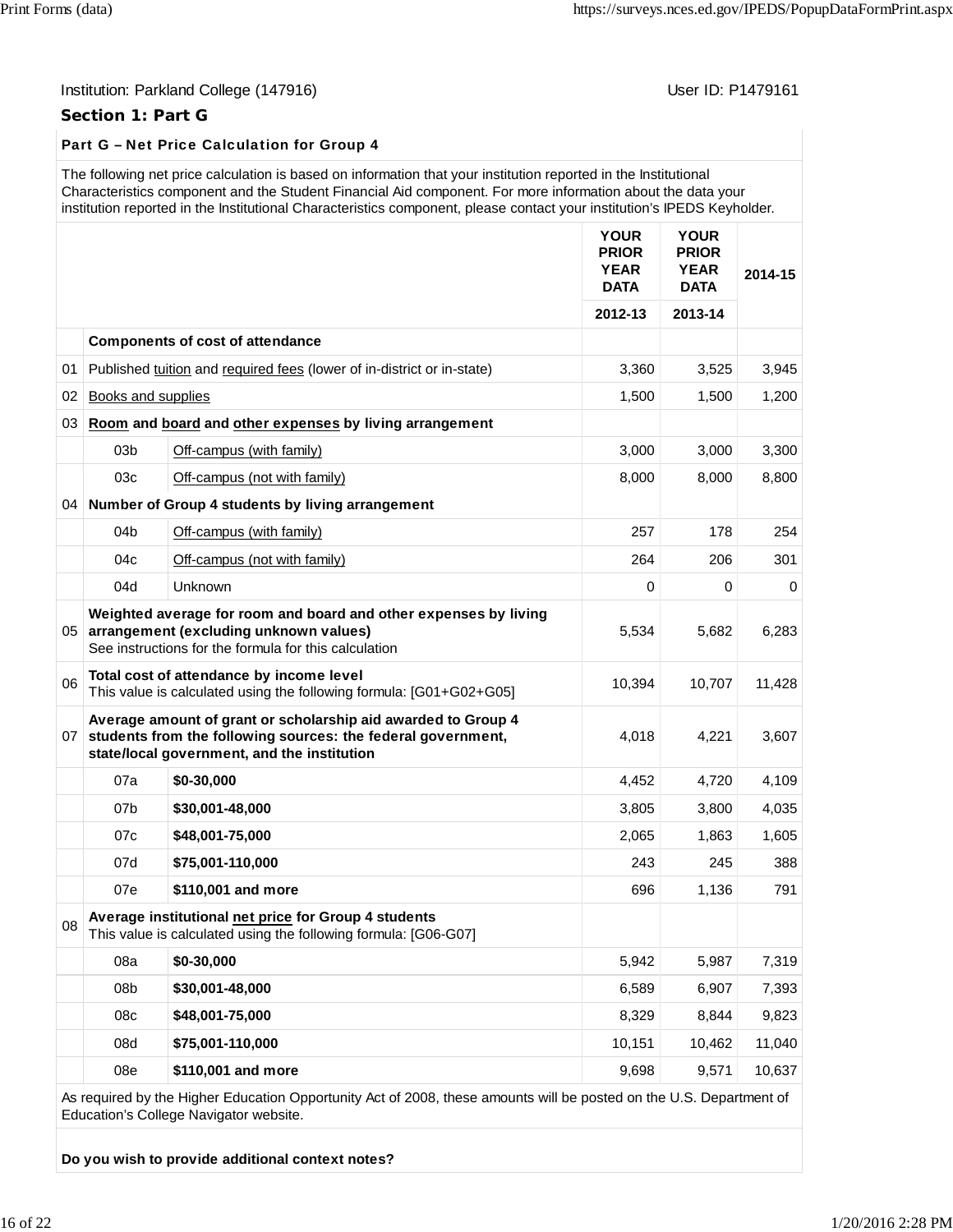| υ                                                                                                                                                                                                    | No. |  | Yes |
|------------------------------------------------------------------------------------------------------------------------------------------------------------------------------------------------------|-----|--|-----|
| You may use the space below to provide context for these data. These context notes may be posted<br>on the College Navigator website and should be written to be understood by students and parents. |     |  |     |
|                                                                                                                                                                                                      |     |  |     |
|                                                                                                                                                                                                      |     |  |     |
|                                                                                                                                                                                                      |     |  |     |
|                                                                                                                                                                                                      |     |  |     |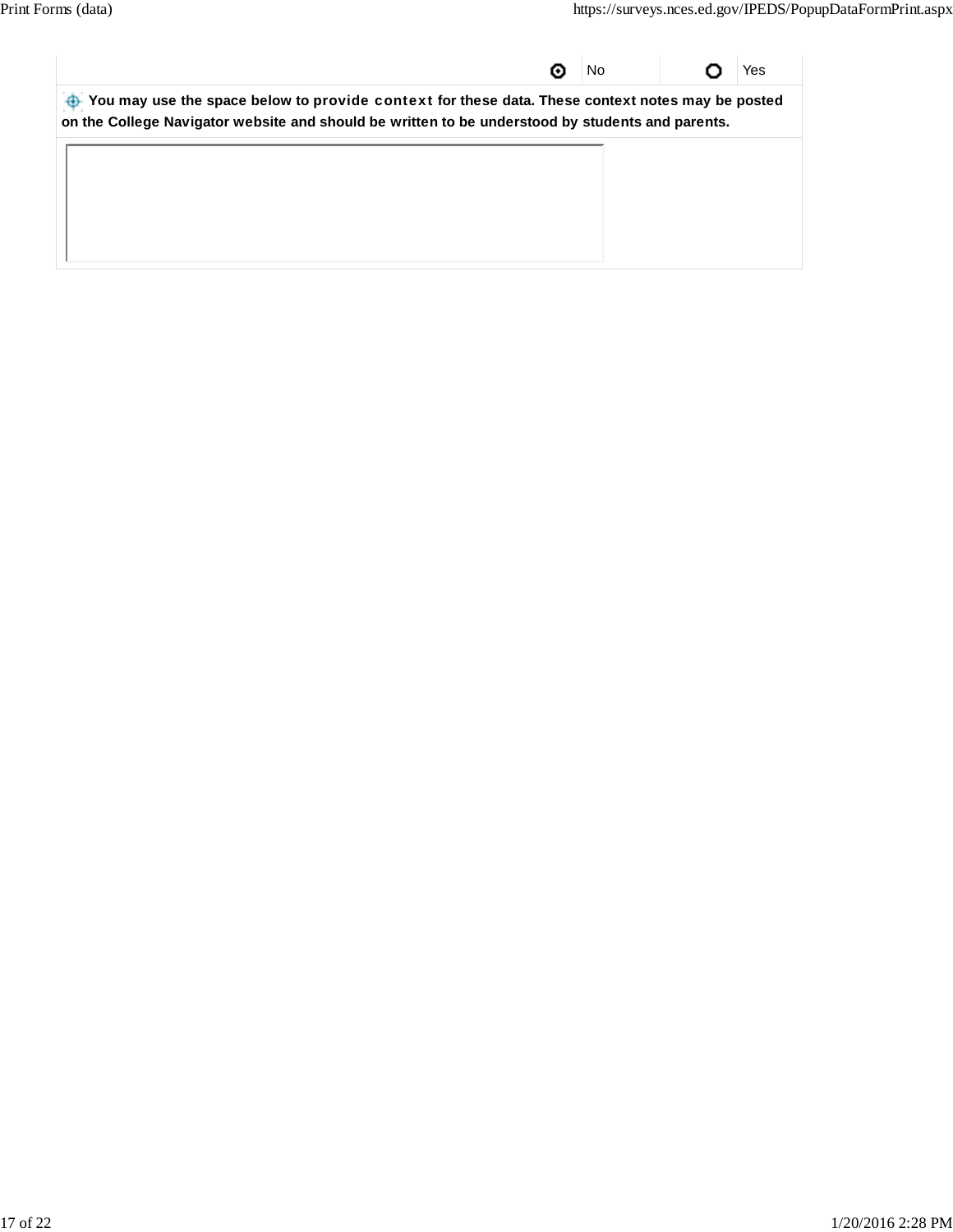# **Section 2: Military Servicemembers and Veteran's Benefits**

### **Section 2: Military Servicemembers and Veteran's Benefits**

IMPORTANT NOTE: Report for **Post-9/11 GI Bill Benefits: July 1, 2014 - June 30, 2015** and Report for **Department of Defense Tuition Assistance Program: October 1, 2014 - September 30, 2015**

#### Report the total number of student recipients and the total dollar amounts for each program.

- Student recipients can also include eligible dependents.
- Consult with your campus certifying official, who may not be in the student financial aid office.
- For Post-9/11 GI Bill Benefits, do not include the matching institutional aid provided through the Yellow Ribbon Program if your institution participated.
- Information reported to IPEDS is only what is known to the institution.
- Enter zero (0) if your institution did not have beneficiaries for a program. Please do not leave a cell blank.

| Type of benefit/assistance                          | Number of students<br>receiving<br>benefits/assistance | Total dollar amount of<br>benefits/assistance<br>awarded<br>through the institution | Average dollar amount<br>оf<br>benefits/assistance<br>awarded<br>through the institution |  |
|-----------------------------------------------------|--------------------------------------------------------|-------------------------------------------------------------------------------------|------------------------------------------------------------------------------------------|--|
| Undergraduate students                              |                                                        |                                                                                     |                                                                                          |  |
| Post-9/11 GI Bill Benefits                          | 73                                                     | 220,965                                                                             | 3.027                                                                                    |  |
| Department of Defense Tuition<br>Assistance Program | 6                                                      | 6,404                                                                               | 1.067                                                                                    |  |
|                                                     |                                                        |                                                                                     |                                                                                          |  |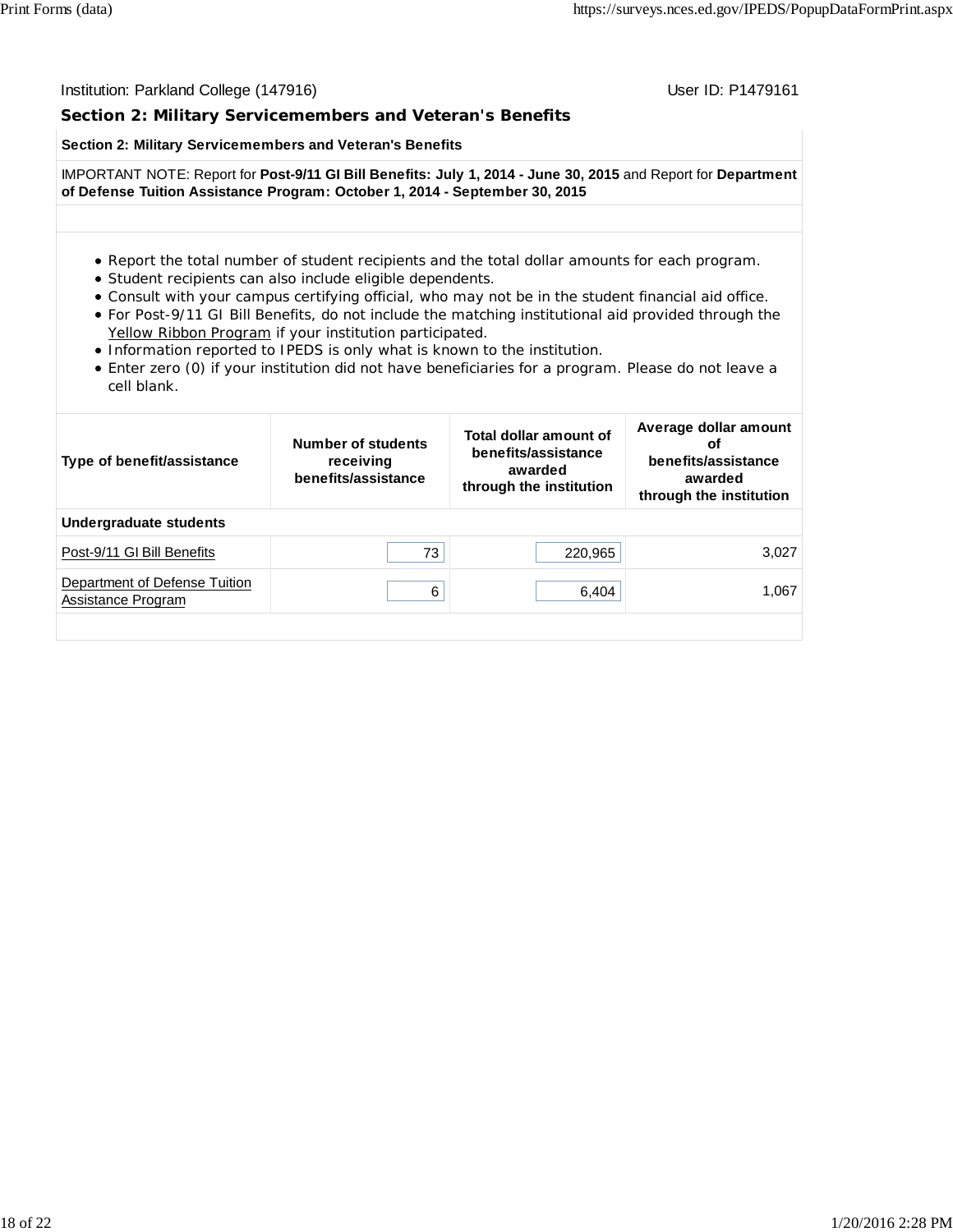Institution: Parkland College (147916) **Distribution: Parkland College (1479161** College College College College College College College College College College College College College College College College College Colle

# **Summary**

# **IPEDS Student Financial Aid (SFA) Survey Summary**

IPEDS collects important information regarding your institution. All data reported in IPEDS survey components become available in the IPEDS Data Center and appear as aggregated data in various Department of Education reports. Additionally, some of the reported data appears specifically for your institution through the College Navigator website and is included in your institution's Data Feedback Report (DFR). The purpose of this summary is to provide you an opportunity to view some of the data that, when accepted through the IPEDS quality control process, will appear on the College Navigator website and/or your DFR. College Navigator is updated approximately three months after the data collection period closes and Data Feedback Reports will be available through the **Data Center** and sent to your institution's CEO in November 2016.

Please review your data for accuracy. If you have questions about the data displayed below after reviewing the data reported on the survey screens, please contact the IPEDS Help Desk at: 1-877-225-25681-877-225-2568 or ipedshelp@rti.org.

| Total grant aid received by all undergraduate students                       | \$11,970,343                                                  |                                                    |  |  |
|------------------------------------------------------------------------------|---------------------------------------------------------------|----------------------------------------------------|--|--|
| Number of undergraduate students who received a Pell Grant                   | 2,504                                                         |                                                    |  |  |
| Percentage of FTFT students receiving any financial aid                      |                                                               | 73%                                                |  |  |
|                                                                              |                                                               |                                                    |  |  |
|                                                                              | Percentage of FTFT<br>students receiving<br>grant aid by type | Average amount of<br>grant aid received by<br>type |  |  |
| Total                                                                        | 52%                                                           | \$4,870                                            |  |  |
| <b>Federal Government</b>                                                    | 43%                                                           | \$4,382                                            |  |  |
| Pell                                                                         | 43%                                                           | \$4,297                                            |  |  |
| Other Federal                                                                | 10%                                                           | \$372                                              |  |  |
| State/Local Government                                                       | 21%                                                           |                                                    |  |  |
| Institutional                                                                | \$2,913                                                       |                                                    |  |  |
|                                                                              |                                                               |                                                    |  |  |
|                                                                              | Average amount of<br>loans received by<br>type                |                                                    |  |  |
| Total                                                                        | 53%                                                           | \$3,729                                            |  |  |
| Federal                                                                      | 53%                                                           | \$3,662                                            |  |  |
| Non-federal                                                                  | 0%                                                            | \$10,312                                           |  |  |
|                                                                              |                                                               |                                                    |  |  |
| Average net price for FTFT students who receive grant aid                    |                                                               | \$6,369                                            |  |  |
| Average net price for FTFT students who receive Title IV federal student aid |                                                               |                                                    |  |  |
| $$0 - 30,000$                                                                | \$7,319                                                       |                                                    |  |  |
| $$30,001 - 48,000$                                                           | \$7,393                                                       |                                                    |  |  |
| $$48,001 - 75,000$                                                           | \$9,823                                                       |                                                    |  |  |
| $$75,001 - 110,000$                                                          | \$11,040                                                      |                                                    |  |  |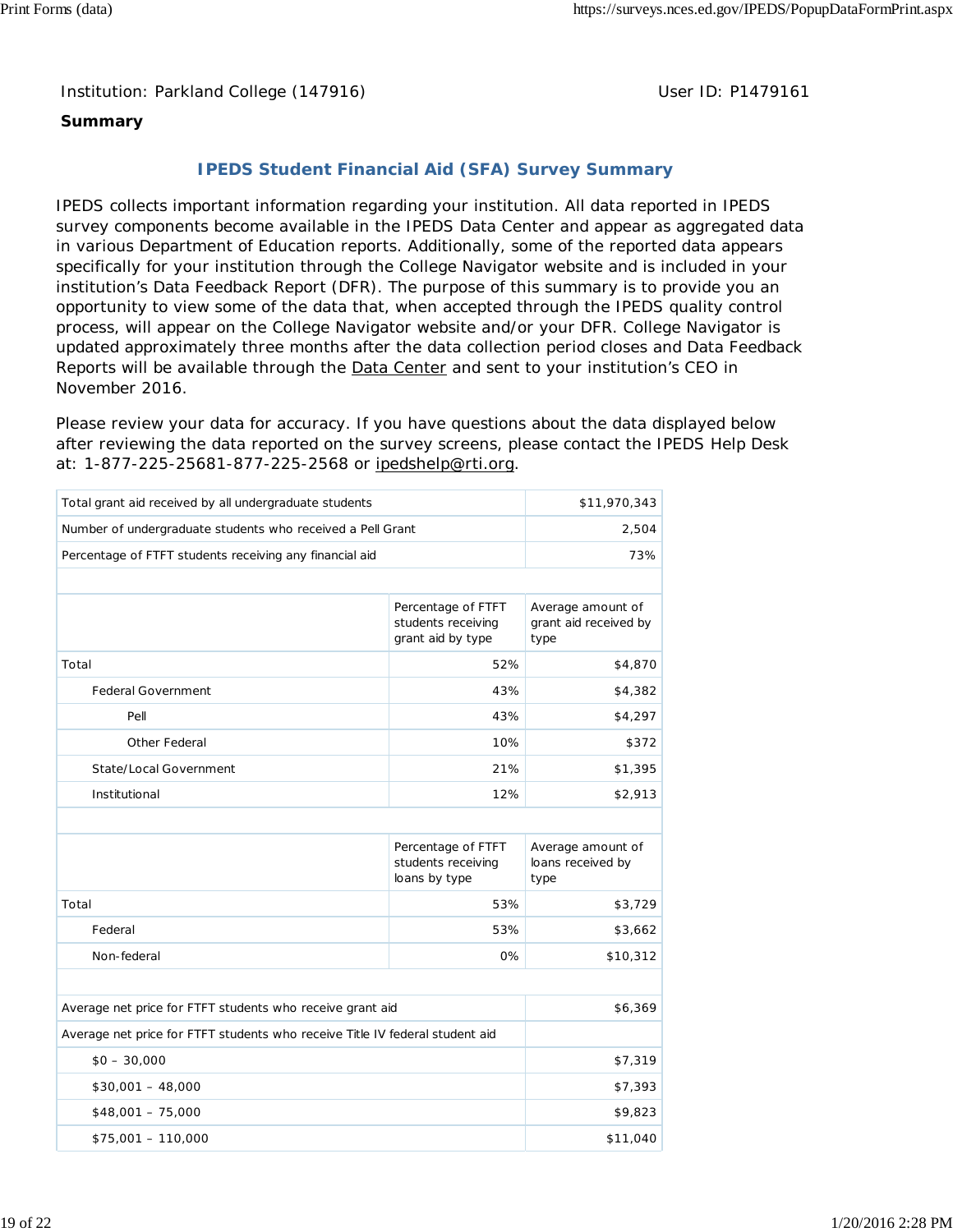| \$110,001 and more | \$10.637 |
|--------------------|----------|
|                    |          |

| Military Servicemembers and Veteran's Benefits   |                            |                                                        |                                                                                        |  |  |
|--------------------------------------------------|----------------------------|--------------------------------------------------------|----------------------------------------------------------------------------------------|--|--|
|                                                  |                            | Number of<br>students receiving<br>benefits/assistance | Total dollar<br>amount of<br>benefits/assistance<br>awarded through<br>the institution |  |  |
|                                                  | Post-9/11 GI Bill Benefits |                                                        |                                                                                        |  |  |
|                                                  | Undergraduate students     | 73                                                     | \$220,965                                                                              |  |  |
| Department of Defense Tuition Assistance Program |                            |                                                        |                                                                                        |  |  |
|                                                  | Undergraduate students     | 6                                                      | \$6,404                                                                                |  |  |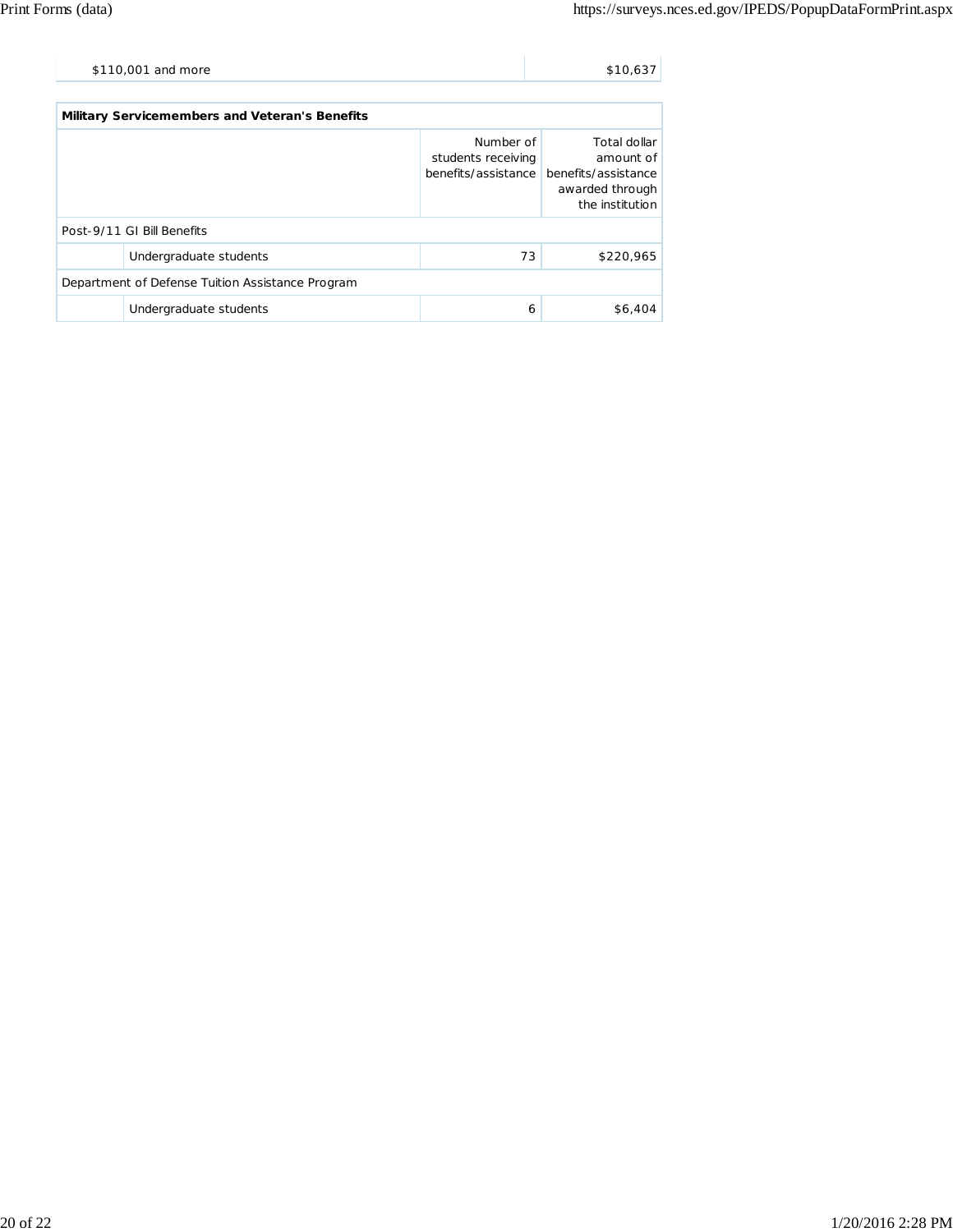Edit Report

# **Student Financial Aid**

# **Parkland College (147916)**

| Source                                 | Description                                                                                                                                                               |             | Severity Resolved Options |  |  |  |
|----------------------------------------|---------------------------------------------------------------------------------------------------------------------------------------------------------------------------|-------------|---------------------------|--|--|--|
| Screen: Part A - Establish your groups |                                                                                                                                                                           |             |                           |  |  |  |
| Screen<br>Entry                        | The number entered is outside the expected range of between 540 and 810<br>when compared with the prior year value. Please correct your data or explain.<br>(Error #7121) | Explanation | Yes                       |  |  |  |
|                                        | Reason: This is correct. This was recognized, very atypical, and will likely fall back down some next FY.                                                                 |             |                           |  |  |  |
| Screen<br>Entry                        | The number entered is outside the expected range of between 368 and 550<br>when compared with the prior year value. Please correct your data or explain.<br>(Error #7132) | Explanation | Yes                       |  |  |  |
|                                        | Reason: This is correct. This was recognized, very atypical, and will likely fall back down some next FY.                                                                 |             |                           |  |  |  |

# **Screen: Part C, Page 2 - Enter Information about Group 2**

| Screen<br>Entry | The average amount of this type of aid awarded to Group 2 students is outside<br>the expected range of between 3,630 and 5,444 when compared with the prior<br>year value. Please check the number of students and the total amount of aid<br>awarded to these students, and correct or explain the discrepant values. (Error<br>#7147) | Explanation | Yes |  |
|-----------------|-----------------------------------------------------------------------------------------------------------------------------------------------------------------------------------------------------------------------------------------------------------------------------------------------------------------------------------------|-------------|-----|--|
|                 | This is correct. With a small number of students, the average can fluctuate more easily. However, this still looked high,<br>Reason: so I confirmed the amounts with our Financial Aid office as correct.                                                                                                                               |             |     |  |

# **Screen: Part D - Enter Information about Group 3**

| Screen<br>Entry | The number entered is outside the expected range of between 112 and 206<br>when compared with the prior year value. Please correct your data or explain.<br>(Error #7169) | Explanation | Yes |  |
|-----------------|---------------------------------------------------------------------------------------------------------------------------------------------------------------------------|-------------|-----|--|
|                 | Reason: This is barely outside if threshold, but is correct.                                                                                                              |             |     |  |

# **Screen: Part E - Enter Information about Group 4**

| Reason:<br>Screen | This is correct. As mentioned earlier, there was a decrease in enrollment from FY13 to FY14, then an atypical increase<br>from FY14 to FY15.<br>The number entered is outside the expected range of between 180 and 334<br>when compared with the prior year value. Please correct your data or explain.                                                                                                                                                                                                                          | Explanation | Yes |  |  |
|-------------------|-----------------------------------------------------------------------------------------------------------------------------------------------------------------------------------------------------------------------------------------------------------------------------------------------------------------------------------------------------------------------------------------------------------------------------------------------------------------------------------------------------------------------------------|-------------|-----|--|--|
| Screen<br>Entry   | The total number of Group 4 students who were awarded any Title IV aid<br>across all income levels is outside the expected range of between 288 and 480<br>based on the prior year value. Please correct your data or explain. (Error<br>#7333)                                                                                                                                                                                                                                                                                   | Explanation | Yes |  |  |
| Reason:           | This is correct to the best of my knowledge. When you have so few students in these groups, these can vary greatly<br>year to year.                                                                                                                                                                                                                                                                                                                                                                                               |             |     |  |  |
| Screen<br>Entry   | The calculated average amount of grant or scholarship aid awarded to Group 4<br>students from the federal government, state/local government, or the institution<br>for this income level is smaller than expected in comparison with the other<br>income levels. Please check the values reported for the number of these<br>students who were awarded any Title IV aid (Col. 1) and the total amount of<br>grant or scholarship aid awarded to them (Col. 3) and correct your data or<br>explain the discrepancy. (Error #7317) | Explanation | Yes |  |  |
| Reason:           | As mentioned earlier in the survey, there was an atypical increase for FY2015, combined with a decrease from the<br>prior FY. A decrease is probable next year.                                                                                                                                                                                                                                                                                                                                                                   |             |     |  |  |
| Screen<br>Entry   | The number entered is outside the expected range of between 145 and 267<br>when compared with the prior year value. Please correct your data or explain.<br>(Error #7169)                                                                                                                                                                                                                                                                                                                                                         | Explanation | Yes |  |  |
| Reason:           | As mentioned earlier in the survey, there was an atypical increase for FY2015, combined with a decrease from the<br>prior FY. A decrease is probable next year.                                                                                                                                                                                                                                                                                                                                                                   |             |     |  |  |
| Screen<br>Entry   | The number entered is outside the expected range of between 125 and 231<br>when compared with the prior year value. Please correct your data or explain.<br>(Error #7169)                                                                                                                                                                                                                                                                                                                                                         | Explanation | Yes |  |  |